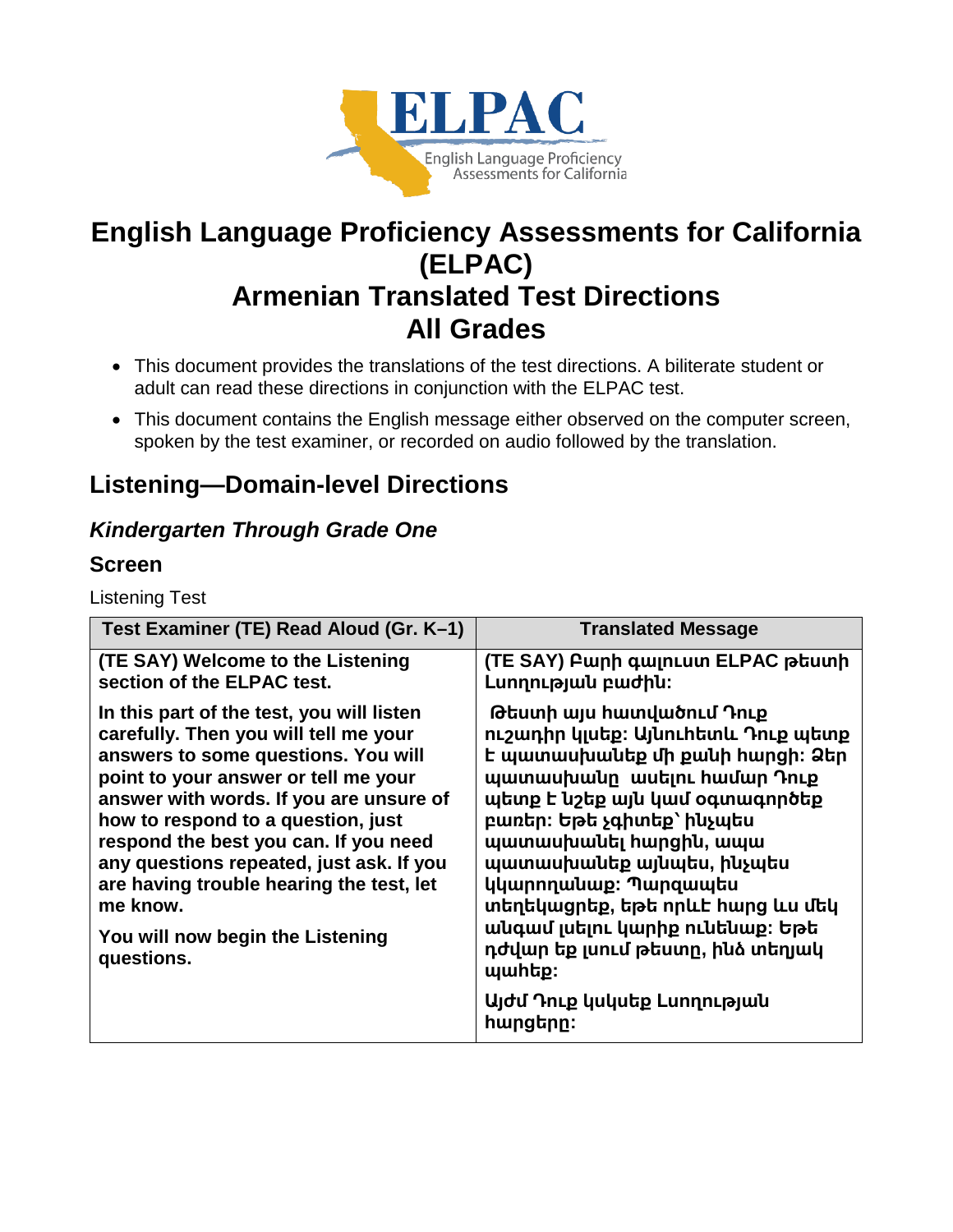



### *Grade Two*

#### **Screen**

Welcome to the Listening section of the ELPAC test.

In this part of the test, you will listen carefully. Then you will tell me your answers to some questions. You will point to your answer or tell me your answer with words. If you are unsure of how to respond to a question, just respond the best you can. If you need any questions repeated, just ask. If you are having trouble hearing the test, let me know.

You will now begin the Listening questions.

| Test Examiner (TE) Read Aloud (Gr. 2)                                                                                                                                                                                                                                                                                                                                                                                                              | <b>Translated Message</b>                                                                                                                                                                                                                                                                                                                                                                                                                             |
|----------------------------------------------------------------------------------------------------------------------------------------------------------------------------------------------------------------------------------------------------------------------------------------------------------------------------------------------------------------------------------------------------------------------------------------------------|-------------------------------------------------------------------------------------------------------------------------------------------------------------------------------------------------------------------------------------------------------------------------------------------------------------------------------------------------------------------------------------------------------------------------------------------------------|
| <b>(TE SAY)</b> Welcome to the Listening section<br>of the ELPAC test.                                                                                                                                                                                                                                                                                                                                                                             | <b>(TE SAY)</b> Բարի գալուստ ELPAC թեստի<br>Lunnnւթյան բաժին:                                                                                                                                                                                                                                                                                                                                                                                         |
| In this part of the test, you will listen<br>carefully. Then you will tell me your answers<br>to some questions. You will point to your<br>answer or tell me your answer with words. If<br>you are unsure of how to respond to a<br>question, just respond the best you can. If<br>you need any questions repeated, just ask.<br>If you are having trouble hearing the test, let<br>me know.<br>You will now begin the Listening questions.<br>DDD | Թեստի այս հատվածում Դուք ուշադիր<br>կյսեք։ Այնուհետև Դուք պետք է<br>պատասխանեք մի քանի հարցի։ Ձեր<br>պատասխանը ասելու համար Դուք<br>պետք է նշեք այն կամ օգտագործեք<br>բառեր։ Եթե չգիտեք՝ ինչպես<br>պատասխանել hարցին, ապա<br>պատասխանեք այնպես, ինչպես<br>կկարողանաք։ Պարզապես<br>տեղեկացրեք, եթե որևէ հարց ևս մեկ<br>անգամ լսելու կարիք ունենաք։ Եթե<br>դժվար եք լսում թեստը, ինձ տեղյակ<br>պաիեք։<br>Այժմ Դուք կսկսեք Lunղության<br><u>hարցերը։</u> |

### *Grades Three Through Five*

#### **Screen**

Welcome to the Listening section of the ELPAC test.

Make sure your desk is clear of all books, backpacks, cell phones, and electronic devices. These may not be used during the test.

In the Listening section, you will hear conversations, stories, and presentations. Use the  $\bullet$ PLAY button to listen to them. You will hear them only once, so listen carefully.

Each question on the Listening test has a  $\bullet$  PLAY button. You can use the  $\bullet$  PLAY button at any time to hear the questions again. You must answer all the questions that go with each recording before you can go on to the next recording.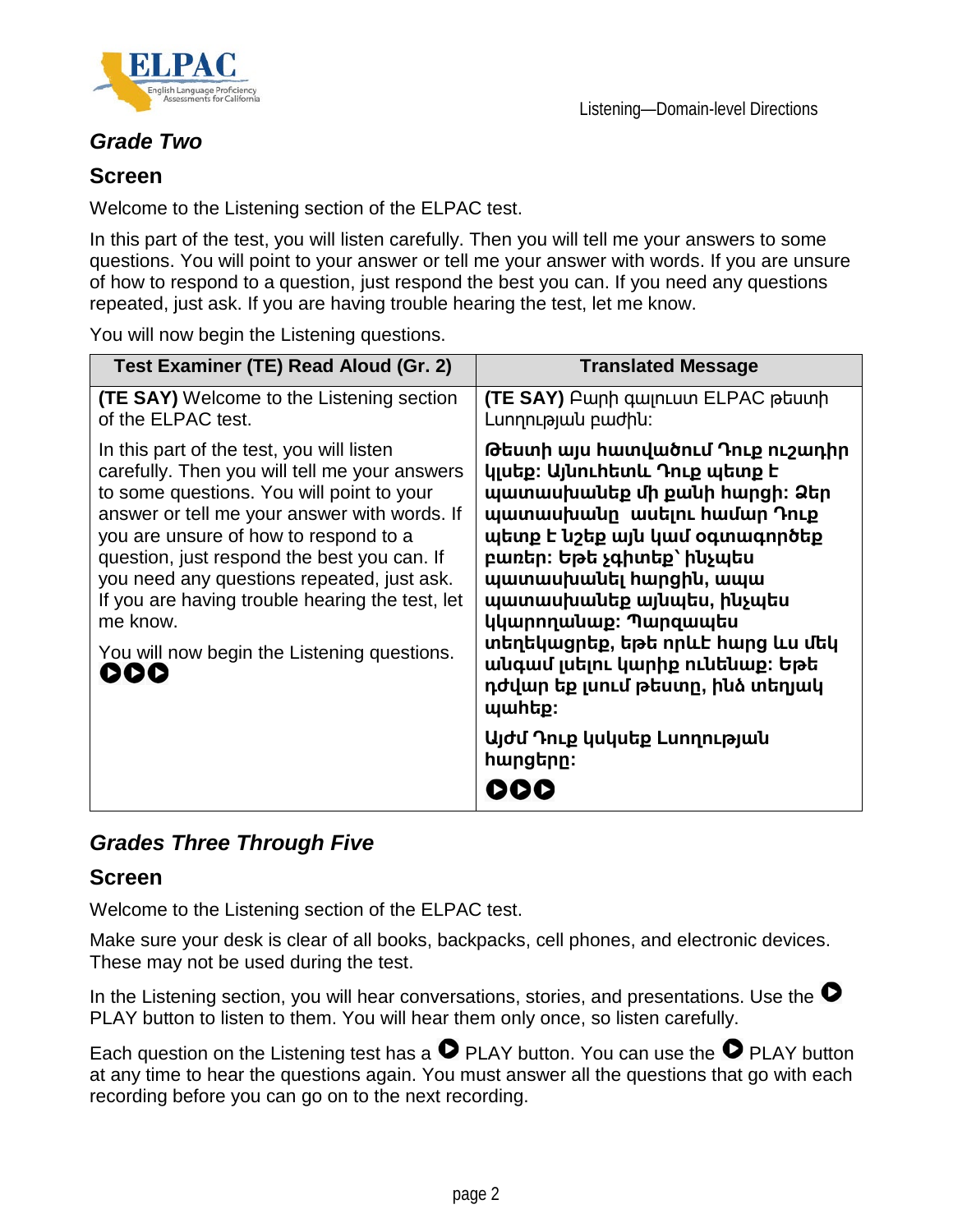

As you listen, you may take notes on scratch paper or you may take notes in the notepad section of the test.

When you are ready, select **Next** to begin the Listening questions.

| Recorded Audio (Gr. 3-5)                                                                                                                                                                                                                                                                                 | <b>Translated Message</b>                                                                                                                                                                                                               |
|----------------------------------------------------------------------------------------------------------------------------------------------------------------------------------------------------------------------------------------------------------------------------------------------------------|-----------------------------------------------------------------------------------------------------------------------------------------------------------------------------------------------------------------------------------------|
| (Audio) Welcome to the Listening section of<br>the ELPAC test.                                                                                                                                                                                                                                           | (Audio) Բարի գալուստ ELPAC թեստի<br>LunnnLpulu pwdhu:                                                                                                                                                                                   |
| Make sure your desk is clear of all books,<br>backpacks, cell phones, and electronic<br>devices. These may not be used during the<br>test.                                                                                                                                                               | Յամոզվեք, որ Ձեր գրասեղանի վրա չկան<br>գրքեր, ուսապարկեր, բջջային<br>հեռախոսներ և էլեկտրոնային սարքեր։<br>Թեստի ընթացքում դրանք չեն<br>oqunwqnnoyutinL:                                                                                 |
| In the Listening section, you will hear<br>conversations, stories, and presentations.<br>Use the $\bullet$ PLAY button to listen to them.<br>You will hear them only once, so listen<br>carefully.<br>Each question on the Listening test has a<br>$\bullet$ PLAY button. You can use the $\bullet$ PLAY | Lunnnւթյան բաժնում Դուք կյսեք<br>խոսակցություններ, պատմություններ և<br>ցուցադրություններ։ Դրանք լսելու համար<br>oqunuuqnnotip V 'UUUQUrutL un6wun:<br>Դուք կունենաք դրանք լսելու մեկ<br>huunuuunnnuanuu, wuuutu nn nuyunhn<br>$ $ utip: |
| button at any time to hear the questions<br>again. You must answer all the questions<br>that go with each recording before you can<br>go on to the next recording.                                                                                                                                       | Lunnnւթյան թեստի յուրաքանչյուր hարց<br>nւնի D ՆՎԱԳԱՐԿԵԼ կոճակ։ Դուք կարող<br>եք օգտագործել <sup>1</sup> ՆՎԱԳԱՐԿԵԼ կոճակը                                                                                                                |
| As you listen, you may take notes on<br>scratch paper or you may take notes in the<br>notepad section of the test.                                                                                                                                                                                       | ցանկացած պահի՝ հարցերը ևս մեկ<br>անգամ լսելու համար։ Նախքան հաջորդ<br>ծայնագրությանը անցնելը Դուք պետք է<br>պատասխանեք յուրաքանչյուր                                                                                                    |
| When you are ready, select <b>Next</b> to begin<br>the Listening questions.                                                                                                                                                                                                                              | <b><i><u><b>Δ</b>wjuwqnnLpjwu վերաբեր</u></i>յալ բոլոր</b><br>hwngtnhu:                                                                                                                                                                 |
|                                                                                                                                                                                                                                                                                                          | Lutinu nupwgpnul Դուք կարող եք<br>նշումներ կատարել սևաթղթի վրա կամ<br>ptuunh «Նոթատետր» բաժնում։                                                                                                                                        |
|                                                                                                                                                                                                                                                                                                          | Պատրաստ լինելու դեպքում ընտրեք<br>Rugnnnn կոճակը` Lunnnւթյան hարցերը<br>uկuելnւ hամար:                                                                                                                                                  |

### *Grades Six Through Twelve*

#### **Screen**

Welcome to the Listening section of the ELPAC test.

Make sure your desk is clear of all books, backpacks, cell phones, and electronic devices. These may not be used during the test.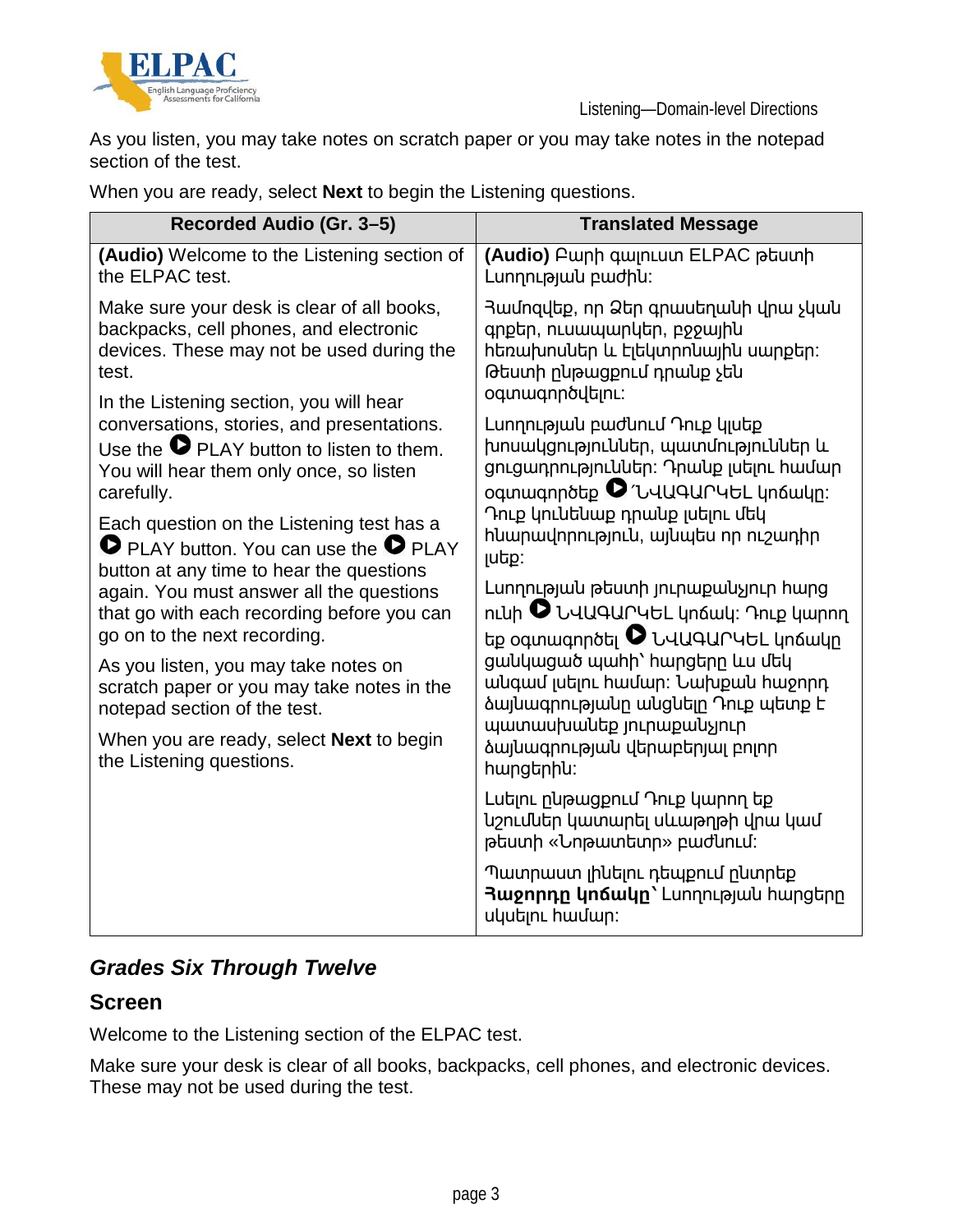

In the Listening section, you will hear conversations and presentations. Use the  $\bullet$  PLAY button to listen to them. You will hear them only once, so listen carefully.

Each question on the Listening test has a  $\bullet$  PLAY button. You can use the  $\bullet$  PLAY button at any time to hear the questions again. You must answer all the questions that go with each recording before you can go on to the next recording.

As you listen, you may take notes on scratch paper or you may take notes in the notepad section of the test.

**Recorded Audio (Gr. 6–12) Translated Message (Audio)** Welcome to the Listening section of the ELPAC test. Make sure your desk is clear of all books, backpacks, cell phones, and electronic devices. These may not be used during the test. In the Listening section, you will hear conversations and presentations. Use the **PLAY button to listen to them. You will** hear them only once, so listen carefully. Each question on the Listening test has a **PLAY button. You can use the O PLAY** button at any time to hear the questions again. You must answer all the questions that go with each recording before you can go on to the next recording. As you listen, you may take notes on scratch paper or you may take notes in the notepad section of the test. When you are ready, select **Next** to begin the Listening questions. **(Audio)** Բարի գալուստ ELPAC թեստի Լսողության բաժին։ Համոզվեք, որ Ձեր գրասեղանի վրա չկան գրքեր, ուսապարկեր, բջջային հեռախոսներ և էլեկտրոնային սարքեր: Թեստի ընթացքում դրանք չեն օգտագործվելու։ Լսողության բաժնում Դուք կլսեք խոսակցություններ և ցուցադրություններ։ Դրանք լսելու համար օգտագործեք  $\bullet$ ՆՎԱԳԱՐԿԵԼ կոճակը։ Դուք կունենաք դրանք լսելու մեկ հնարավորություն, այնպես որ ուշադիր լսեք։ Լսողության թեստի յուրաքանչյուր հարց ունի ՆՎԱԳԱՐԿԵԼ կոճակ։ Դուք կարող եք օգտագործել  $\bullet$  ՆՎԱԳԱՐԿԵԼ կոճակը ցանկացած պահի՝ հարցերը ևս մեկ անգամ լսելու համար։ Նախքան հաջորդ ձայնագրությանը անցնելը Դուք պետք է պատասխանեք յուրաքանչյուր ձայնագրության վերաբերյալ բոլոր հարցերին։ Լսելու ընթացքում Դուք կարող եք նշումներ կատարել սևաթղթի վրա կամ թեստի «Նոթատետր» բաժնում։ Պատրաստ լինելու դեպքում ընտրեք **Հաջորդը կոճակը՝** Լսողության հարցերը սկսելու համար։

When you are ready, select **Next** to begin the Listening questions.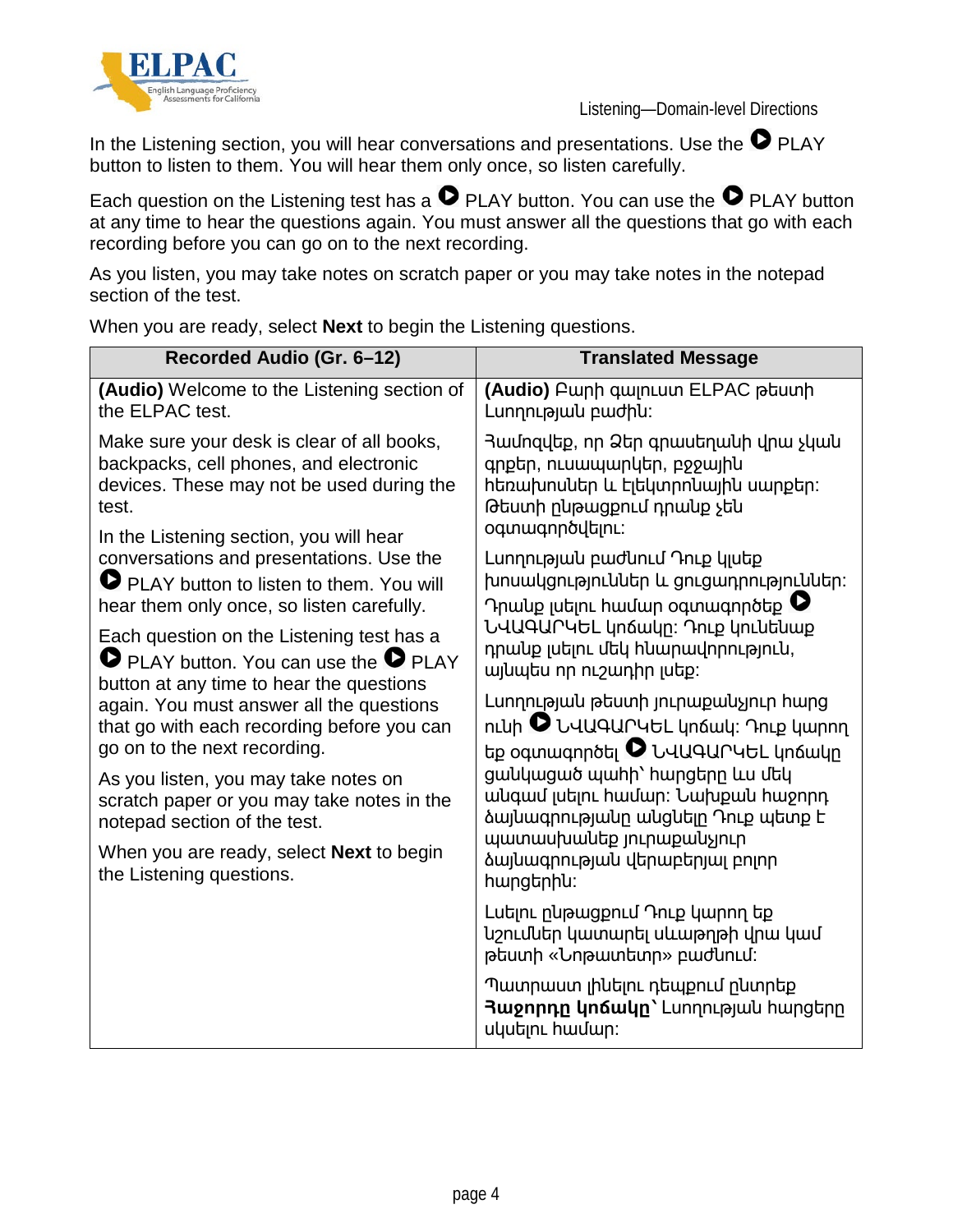![](_page_4_Picture_0.jpeg)

### *Kindergarten Through Grade Two Review Screen*

#### **Screen**

#### **Congratulations, you reached the end of the test!**

Thank you for your attention and hard work.

If there are any questions you marked for review, they will be displayed in the box below. Please finish reviewing any questions you want to, then select Submit Test at the bottom of the screen.

| Test Examiner (TE) Read Aloud (Gr. K-2) | <b>Translated Message</b>       |
|-----------------------------------------|---------------------------------|
| (TE SAY) Congratulations, you reached   | (TE SAY) Շևորհավորում ենք, Դուք |
| the end of the test!                    | ավարտեցիք թեստր։                |
| Thank you for your attention and hard   | Շևորհակալություն ուշադրության և |
| work.                                   | քրտնաջան աշխատանքի համար։       |

### *Grades Three Through Twelve Review Screen*

#### **Screen**

#### **Congratulations, you reached the end of the test!**

Thank you for your attention and hard work.

If there are any questions you marked for review, they will be displayed in the box below. Please finish reviewing any questions you want to, then select Submit Test at the bottom of the screen.

| Recorded Audio (Gr. 3–12)               | <b>Translated Message</b>                                                                                                                                                                                                                      |
|-----------------------------------------|------------------------------------------------------------------------------------------------------------------------------------------------------------------------------------------------------------------------------------------------|
| N/A (No recorded audio for this screen) | (Screen text) CunnhwunnnLu եup, Դուք<br>ավարտեցիք թեստը:                                                                                                                                                                                       |
|                                         | Cunnhwywinteintu ntamphrieumu u<br>քրտնաջան աշխատանքի համար։                                                                                                                                                                                   |
|                                         | Եթե վերանալման համար նշել եք մի քանի<br>hwng, ապա դրանք կցուցադրվեն ստորև<br>բերված վանդակում: Խնդրում ենք<br>ավարտել այն հարցերի վերանայումը,<br>որոնք ցանկանում եք, և ապա սեղմեք<br>Եկրանի ստորին հատվածում գտնվող<br>Ուղարկել Թեստր կոճակը։ |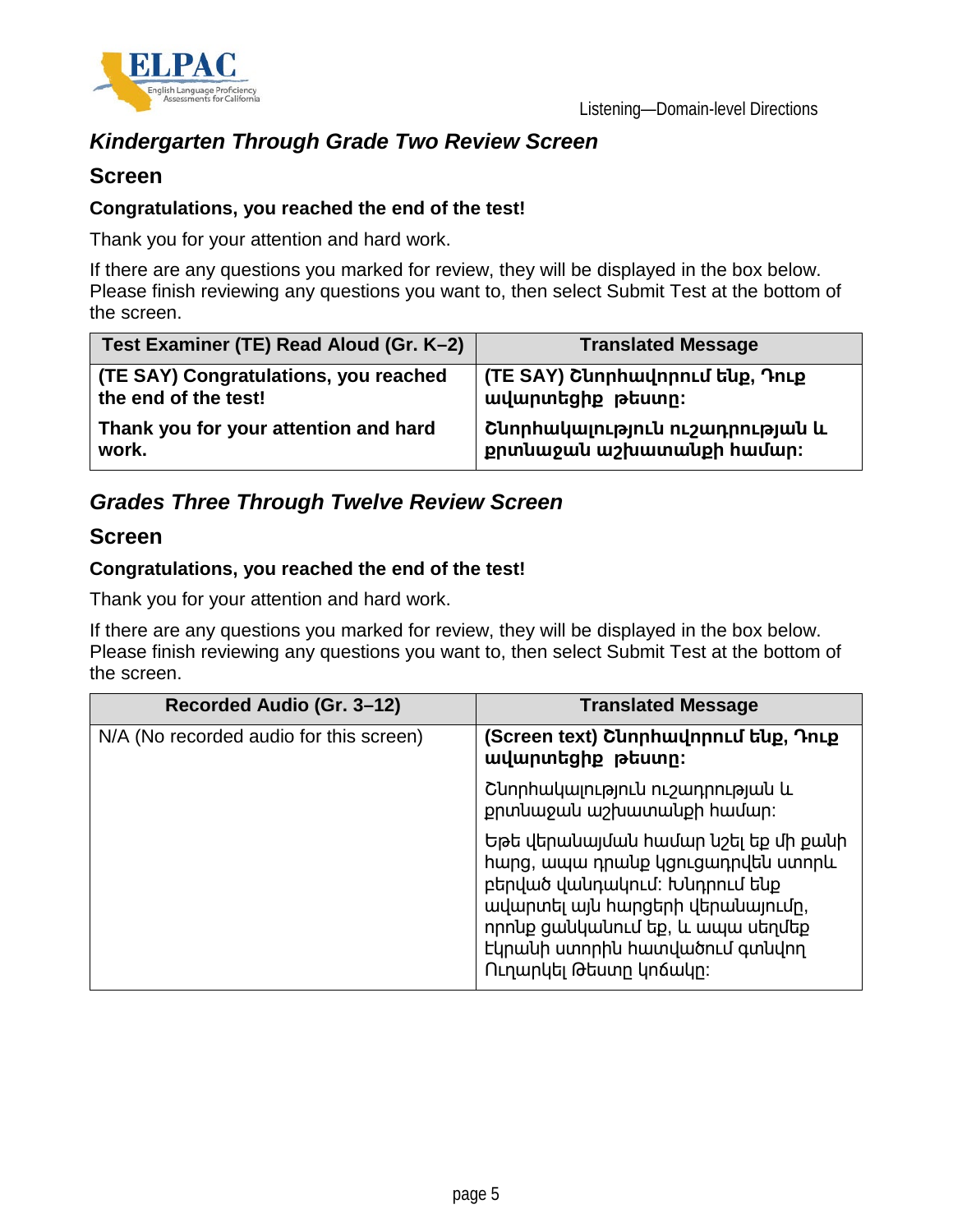![](_page_5_Picture_0.jpeg)

# **Listening—task type directions**

| <b>Task</b>                              | Grade       | <b>Message</b>               | <b>Translated</b><br><b>Message</b> |
|------------------------------------------|-------------|------------------------------|-------------------------------------|
| Listen to a Short                        | Grades K-12 | Listen to a                  | Luti                                |
| Exchange                                 |             | conversation.                | խոսակցությունը:                     |
| Listen to a<br>Classroom<br>Conversation | Grades 1-12 | Listen to a<br>conversation. | Luti<br>խոսակցությունը:             |
| Listen to a Story                        | Grades K-5  | Listen to a story.           | Luti պատմությունը:                  |
| Listen to an Oral                        | Grades K-12 | Listen to some               | Lut npnշ                            |
| Presentation                             |             | information.                 | տեղեկություններ։                    |
| Listen to a Speaker                      | Grades 6-12 | Listen to a                  | Luti                                |
| Support an Opinion                       |             | conversation.                | խոսակցությունը:                     |

# **Reading—Domain-level Directions**

### *Kindergarten Through Grade One*

### **Screen**

Reading Test

| Test Examiner (TE) Read Aloud (Gr. K-1)      | <b>Translated Message</b>                                                           |
|----------------------------------------------|-------------------------------------------------------------------------------------|
| (TE SAY) This is the Reading section of      | (TE SAY) Uw ELPAC ptuunh                                                            |
| the ELPAC test.                              | Ընթերցանություն բաժինն է:                                                           |
| In this part of the test, we are going to    | Թեստի այս հատվածում մենք                                                            |
| read together. I will ask you some           | կկարդանք միասին։ Ես Ձեզ մի քանի                                                     |
| questions. You will point to your answer     | <b>h</b> ung կտամ: Դուք կնշեք Ձեր                                                   |
| or tell me your answer with words. If you    | պատասխանը կամ կասեք այն բառերի                                                      |
| are unsure of how to respond to a            | oqunւթյամբ։ Եթե չգիտեք `ինչպես                                                      |
| question, just respond the best you can.     | պատասխանել hարցին, ապա                                                              |
| If you need me to repeat a question, just    | պատասխանեք այնպես, ինչպես                                                           |
| ask.                                         | կկարողանաք։                                                                         |
| You will now begin the Reading<br>questions. | Պարզապես տեղեկացրեք, եթե որևէ<br><b>h</b> ung ևս մեկ անգամ լսելու կարիք<br>nւնենաք։ |
|                                              | Այժմ Դուք կսկսեք Ընթերցանության<br>hարցերը։                                         |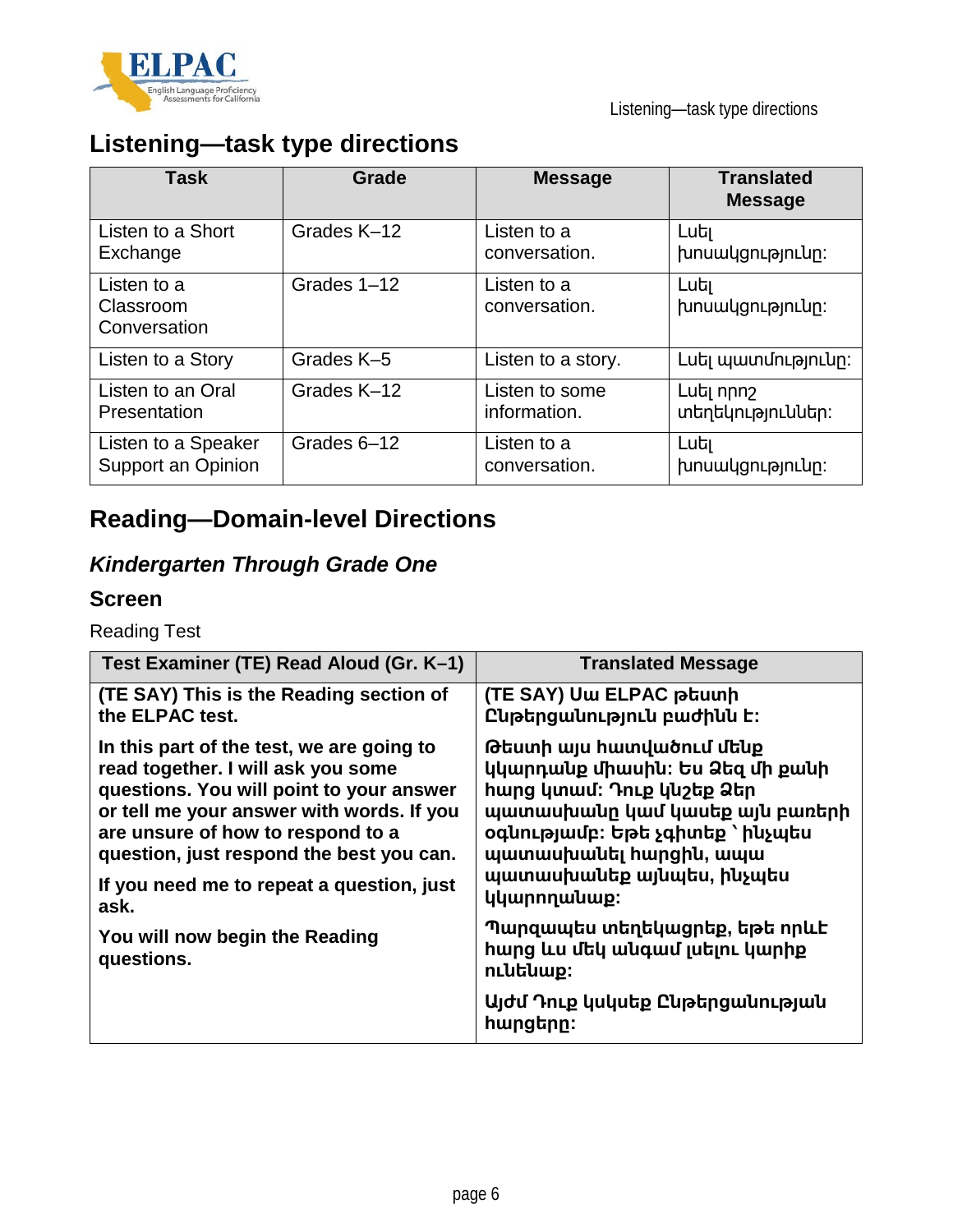![](_page_6_Picture_0.jpeg)

### *Grade Two*

#### **Screen**

This is the Reading section of the ELPAC test.

In this part of the test, we are going to read together. I will ask you some questions. You will point to your answer or tell me your answer with words. If you are unsure of how to respond to a question, just respond the best you can. If you need me to repeat a question, just ask.

You will now begin the Reading questions.

| Test Examiner (TE) Read Aloud (Gr. 2)                                                                                                                                                                                                                                                                                                                          | <b>Translated Message</b>                                                                                                                                                                                                                                                                                                                                                         |
|----------------------------------------------------------------------------------------------------------------------------------------------------------------------------------------------------------------------------------------------------------------------------------------------------------------------------------------------------------------|-----------------------------------------------------------------------------------------------------------------------------------------------------------------------------------------------------------------------------------------------------------------------------------------------------------------------------------------------------------------------------------|
| (TE SAY) This is the Reading section of<br>the ELPAC test.                                                                                                                                                                                                                                                                                                     | (TE SAY) Uw ELPAC ptuunh<br>Ընթերցանություն բաժինն է:                                                                                                                                                                                                                                                                                                                             |
| In this part of the test, we are going to<br>read together. I will ask you some<br>questions. You will point to your answer<br>or tell me your answer with words. If you<br>are unsure of how to respond to a<br>question, just respond the best you can.<br>If you need me to repeat a question, just<br>ask.<br>You will now begin the Reading<br>questions. | Թեստի այս հատվածում մենք միասին<br>կկարդանք։ Ես Ձեզ մի քանի հարց<br>կտամ։ Ձեր պատասխանը ասելու<br><b>hամար Դուք պետք է նշեք այն կամ</b><br>oqunuqnnotp puntn: tpt չգիտեք`<br>ինչպես պատասխանել հարցին, ապա<br>պատասխանեք այնպես, ինչպես<br>կկարողանաք։ Պարզապես<br>տեղեկացրեք, եթե որևէ հարց ևս մեկ<br>անգամ լսելու կարիք ունենաք:<br>Այժմ Դուք կսկսեք Ընթերցանության<br>hարցերը։ |

### *Grades Three Through Twelve (Summative ELPAC)*

#### **Screen**

Welcome to the Reading section of the ELPAC test.

Make sure your desk is clear of all books, backpacks, cell phones, and electronic devices. These may not be used during the test.

In this part of the test, you will read some passages and answer questions about them. Some passages may be student essays. Student essays may contain errors.

You must answer all the questions that go with each passage before you can go on to the next passage.

If you want any directions read to you during the test, just ask.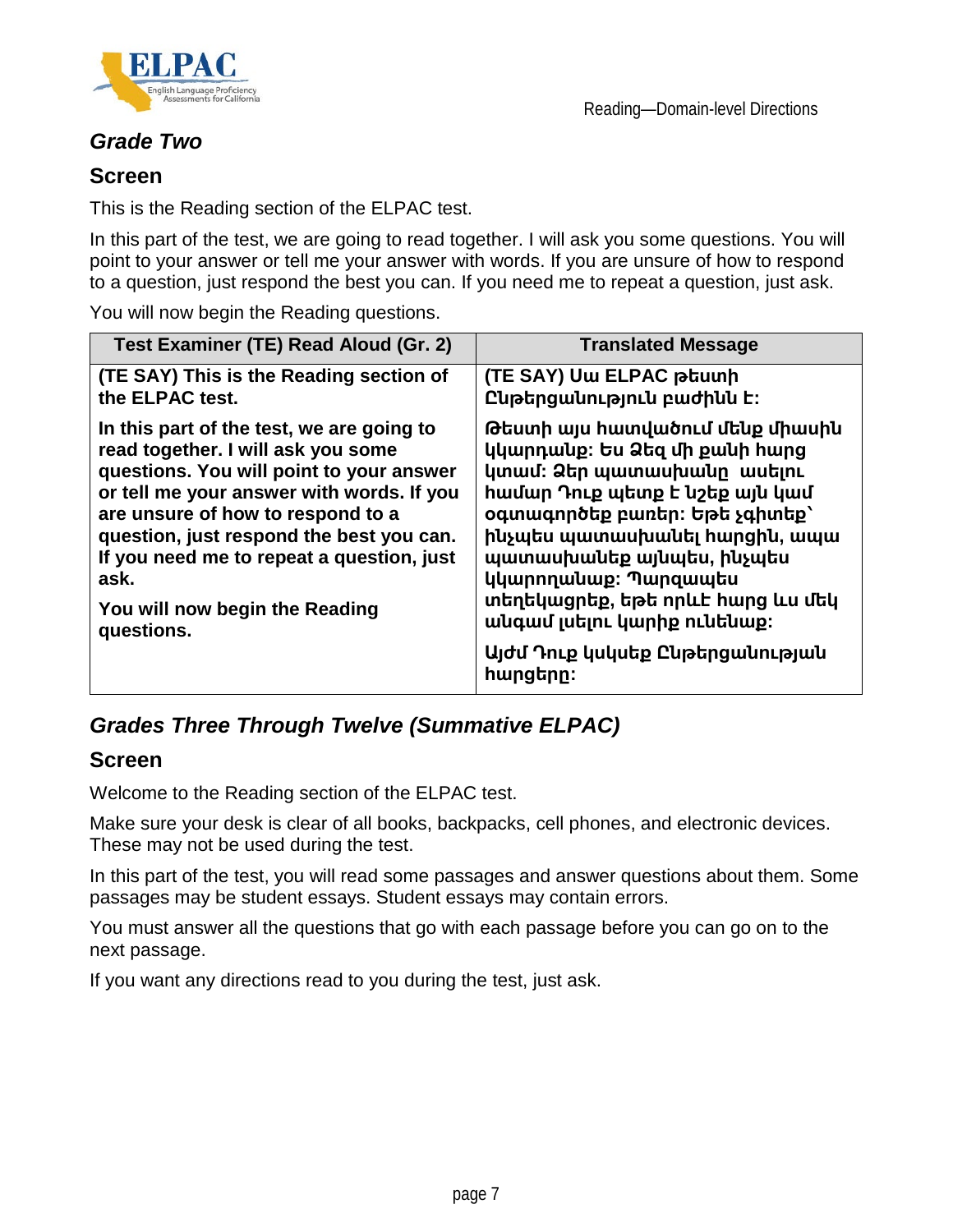![](_page_7_Picture_0.jpeg)

When you are ready, select **Next** to begin the Reading questions.

| Recorded Audio (Gr. 3-12)                                                                                   | <b>Translated Message</b>                                                                                             |
|-------------------------------------------------------------------------------------------------------------|-----------------------------------------------------------------------------------------------------------------------|
| (Audio) Welcome to the Reading section of                                                                   | (Audio) Բարի գալուստ ELPAC թեստի                                                                                      |
| the ELPAC test.                                                                                             | Ընթերցանություն բաժին:                                                                                                |
| Make sure your desk is clear of all books,                                                                  | Յամոզվեք, որ Ձեր գրասեղանի վրա չկան                                                                                   |
| backpacks, cell phones, and electronic                                                                      | գրքեր, ուսապարկեր, բջջային                                                                                            |
| devices. These may not be used during the                                                                   | հեռախոսներ և էլեկտրոնային սարքեր։                                                                                     |
| test.                                                                                                       | Թեստի ընթացքում դրանք չեն                                                                                             |
| In this part of the test, you will read some                                                                | oqunwqnnoyutinL:                                                                                                      |
| passages and answer questions about                                                                         | Թեստի այս բաժնում Դուք կկարդաք որոշ                                                                                   |
| them. Some passages may be student                                                                          | հատվածներ և կպատասխանեք դրանց                                                                                         |
| essays. Student essays may contain errors.                                                                  | վերաբերյալ մի քանի հարցի։ Որոշ                                                                                        |
| You must answer all the questions that go<br>with each passage before you can go on to<br>the next passage. | հատվածներ կարող են լինել ուսանողների<br>կողմից գրված Էսսեներ։ Ուսանողների<br>Եսսեները կարող են սխալներ<br>պարունակել։ |
| If you want any directions read to you during                                                               | Դուք պետք է պատասխանեք                                                                                                |
| the test, just ask.                                                                                         | յուրաքանչյուր հատվածի վերաբերյալ                                                                                      |
| When you are ready, select <b>Next</b> to begin                                                             | բոլոր հարցերին, նախքան հաջորդ                                                                                         |
| the Reading questions.                                                                                      | hատվածին անցնելը:                                                                                                     |
|                                                                                                             | Պարզապես տեղեկացրեք, եթե<br>ցանկանում եք հրահանգներն ընթերցվեն<br>Ձեզ համար թեստի ընթացքում։                          |
|                                                                                                             | Պատրաստ լինելու դեպքում ընտրեք<br>Rugnnnn <sup>'</sup> Cuptngwuntpluu hwngtnn<br>uyutinu hwuwn:                       |

### *Grades Three Through Twelve (Initial ELPAC)*

#### **Screen**

Welcome to the Reading section of the ELPAC test.

Make sure your desk is clear of all books, backpacks, cell phones, and electronic devices. These may not be used during the test.

At the beginning of this section of the test, you will see some pictures and you will choose the sentence that matches the picture. After that, you will read some passages and answer questions about them. Some passages may be student essays. Student essays may contain errors.

You must answer all the questions that go with each passage before you can go on to the next passage.

If you want any directions read to you during the test, just ask.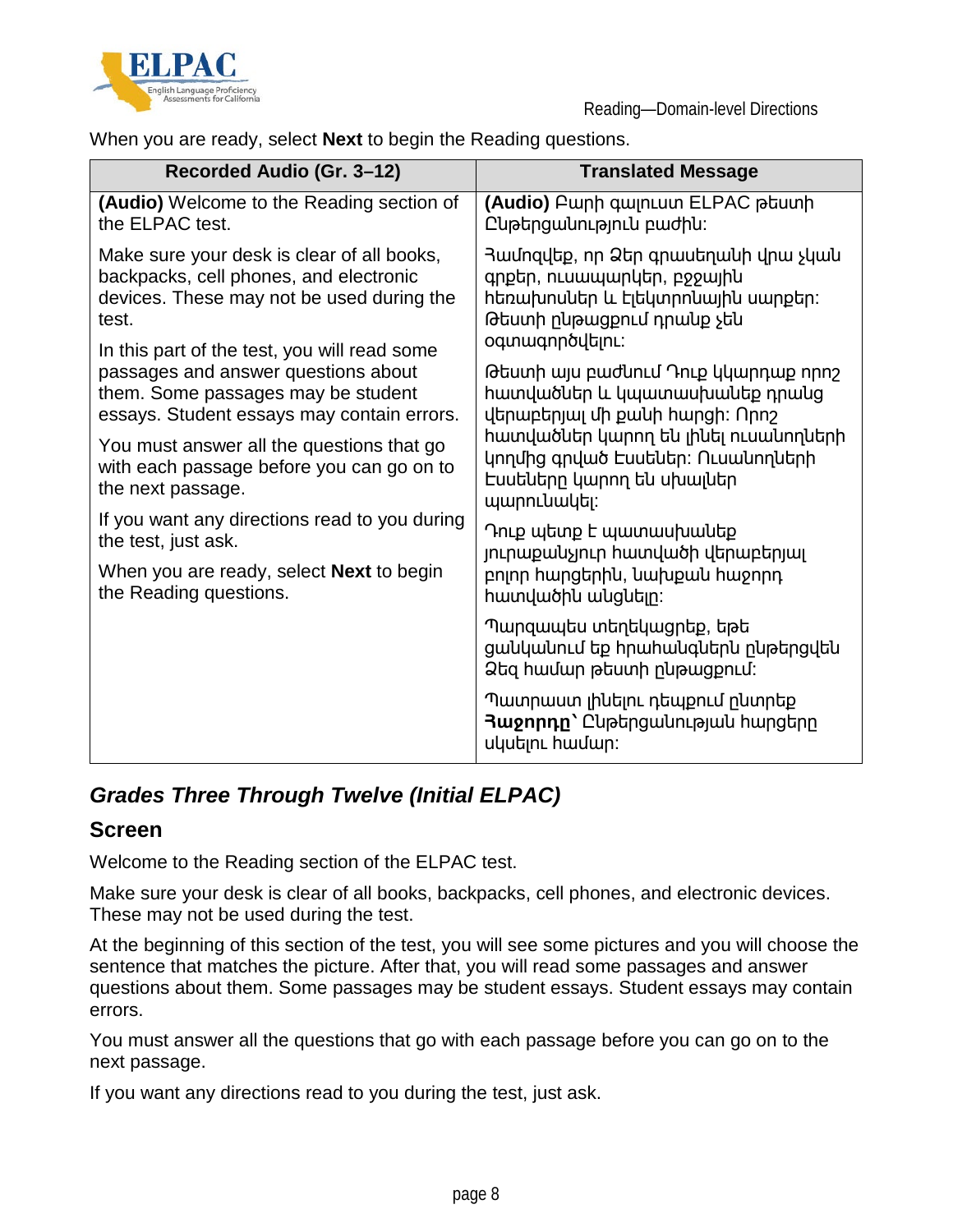![](_page_8_Picture_0.jpeg)

When you are ready, select **Next** to begin the Reading questions.

| Recorded Audio (Gr. 3-12)                                                 | <b>Translated Message</b>                                                                                        |
|---------------------------------------------------------------------------|------------------------------------------------------------------------------------------------------------------|
| (Audio) Welcome to the Reading section of                                 | (Audio) Բարի գալուստ ELPAC թեստի                                                                                 |
| the ELPAC test.                                                           | Ըկթերցակություն բաժին:                                                                                           |
| Make sure your desk is clear of all books,                                | Յամոզվեք, որ Ձեր գրասեղանի վրա չկան                                                                              |
| backpacks, cell phones, and electronic                                    | գրքեր, ուսապարկեր, բջջային                                                                                       |
| devices. These may not be used during the                                 | հեռախոսներ և էլեկտրոնային սարքեր։                                                                                |
| test.                                                                     | Թեստի ընթացքում դրանք չեն                                                                                        |
| At the beginning of this section of the test,                             | oqunwqnnoyutinL:                                                                                                 |
| you will see some pictures and you will                                   | Թեստի այս բաժնի սկզբում Դուք կտեսնեք                                                                             |
| choose the sentence that matches the                                      | մի քանի նկար և կընտրեք այն բառը կամ                                                                              |
| picture. After that, you will read some                                   | նախադասությունը, որը                                                                                             |
| passages and answer questions about                                       | hամապատասխանում է տվյալ նկարին:                                                                                  |
| them. Some passages may be student                                        | UjunLhtunu Դուք կկարդաք որոշ                                                                                     |
| essays. Student essays may contain errors.                                | հատվածներ և կպատասխանեք դրանց                                                                                    |
| You must answer all the questions that go                                 | վերաբերյալ մի քանի հարցի։ Որոշ                                                                                   |
| with each passage before you can go on to                                 | հատվածներ կարող են լինել ուսանողների                                                                             |
| the next passage.                                                         | կողմից գրված Euututun: Ուսանողների                                                                               |
| If you want any directions read to you during                             | Եսսեները կարող են սխալներ                                                                                        |
| the test, just ask.                                                       | պարունակել։                                                                                                      |
| When you are ready, select <b>Next</b> to begin<br>the Reading questions. | Դուք պետք է պատասխանեք<br>յուրաքանչյուր հատվածի վերաբերյալ<br>բոլոր հարցերին, նախքան հաջորդ<br>hատվածին անցնելը: |
|                                                                           | Պարզապես տեղեկացրեք, եթե<br>ցանկանում եք հրահանգներն ընթերցվեն<br>Ձեզ համար թեստի ընթացքում։                     |
|                                                                           | Պատրաստ լինելու դեպքում ընտրեք<br>Rugnnnn <sup>'</sup> Cuptngwuntpuuu hwngtnn<br>uկuելnւ hամար:                  |

### *Kindergarten Through Grade Two Review Screen*

#### **Screen**

#### **Congratulations, you reached the end of the test!**

Thank you for your attention and hard work.

If there are any questions you marked for review, they will be displayed in the box below. Please finish reviewing any questions you want to, then select Submit Test at the bottom of the screen.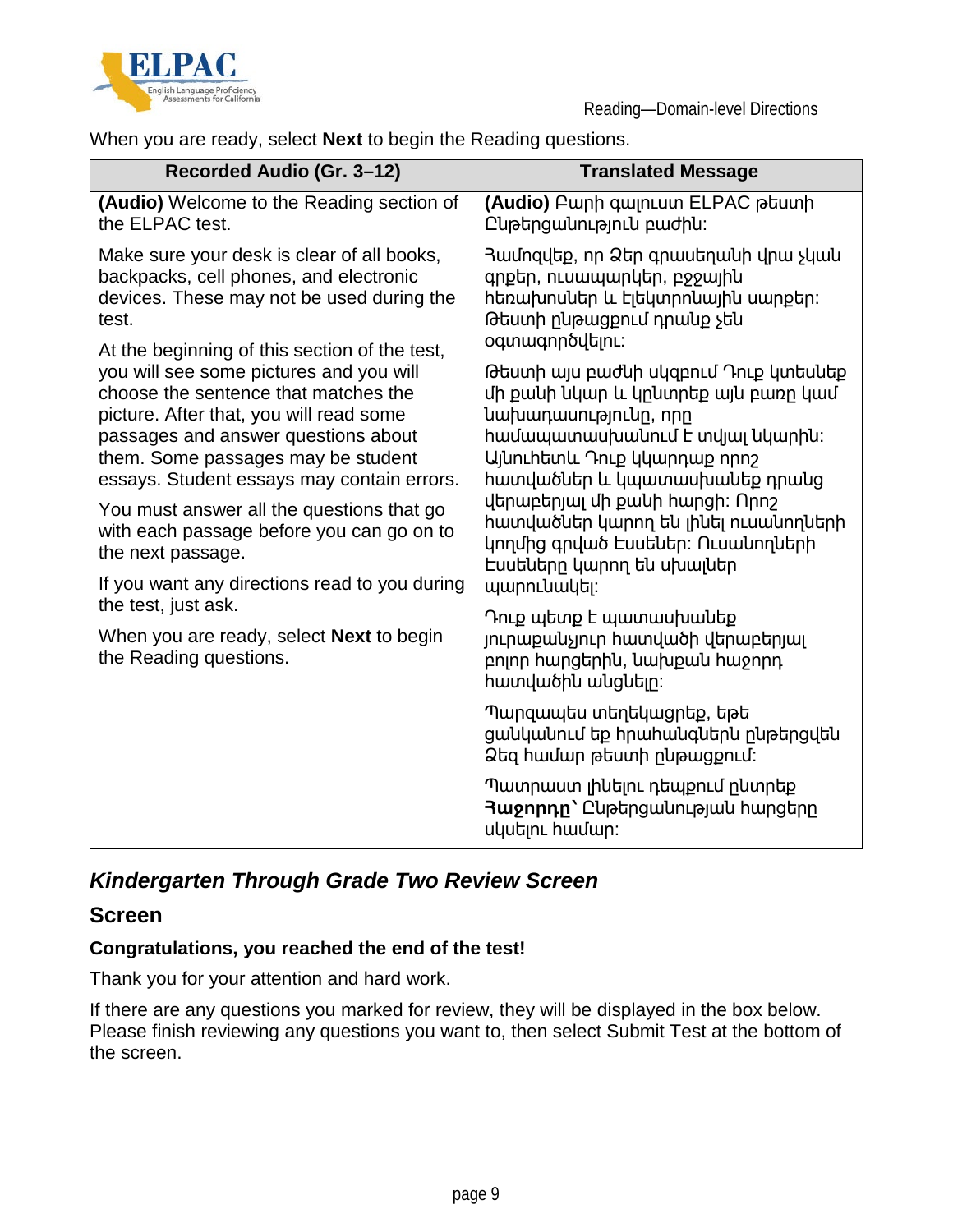![](_page_9_Picture_0.jpeg)

Reading—task type directions

| Test Examiner (TE) Read Aloud (Gr. K-2) | <b>Translated Message</b>       |
|-----------------------------------------|---------------------------------|
| (TE SAY) Congratulations, you reached   | (TE SAY) Շնորհավորում ենք, Դուք |
| the end of the test!                    | wuununtighp ptuunn:             |
| Thank you for your attention and hard   | Շնորհակալություն ուշադրության և |
| work.                                   | քրտնաջան աշխատանքի համար։       |

### *Grades Three Through Twelve Review Screen*

### **Screen**

#### **Congratulations, you reached the end of the test!**

Thank you for your attention and hard work.

If there are any questions you marked for review, they will be displayed in the box below. Please finish reviewing any questions you want to, then select Submit Test at the bottom of the screen.

| Recorded Audio (Gr. 3-12)               | <b>Translated Message</b>                                                                                                                                                                                                                      |
|-----------------------------------------|------------------------------------------------------------------------------------------------------------------------------------------------------------------------------------------------------------------------------------------------|
| N/A (No recorded audio for this screen) | (Screen text) Շևորհավորում ենք, Դուք<br>ավարտեցիք թեստը։                                                                                                                                                                                       |
|                                         | Շևորհակալություն ուշադրության և<br>քրտևաջաև աշխատանքի համար։                                                                                                                                                                                   |
|                                         | Եթե վերանայման համար նշել եք մի քանի<br>hwng, ապա դրանք կցուցադրվեն ստորև<br>բերված վանդակում: Խնդրում ենք<br>ավարտել այն հարցերի վերանայումը,<br>որոնք ցանկանում եք, և ապա սեղմեք<br>Եկրանի ստորին հատվածում գտնվող<br>Ուղարկել Թեստր կոճակը։ |

### **Reading—task type directions**

| <b>Task</b>                         | Grade        | <b>Message</b>                    | <b>Translated</b><br><b>Message</b>              |
|-------------------------------------|--------------|-----------------------------------|--------------------------------------------------|
| Read-Along Word<br>with Scaffolding | Kindergarten | We are going to read<br>together. | <b>Utup</b><br>պատրաստվում ենք<br>միասին կարդալ։ |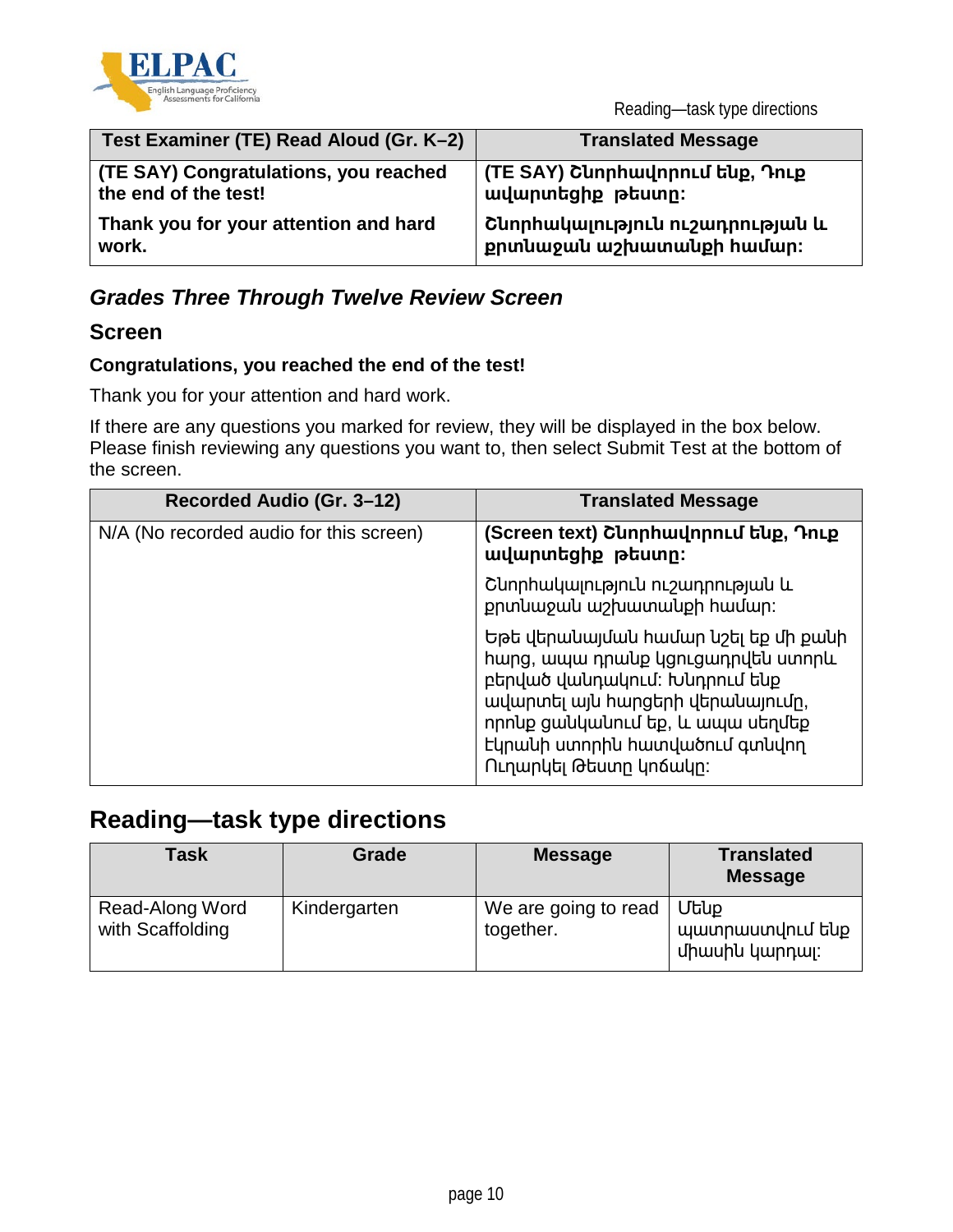![](_page_10_Picture_0.jpeg)

# Reading—task type directions (*continuation one*)

| <b>Task</b>                          | <b>Grade</b>                          | <b>Message</b>                                                                                      | <b>Translated Message</b>                                                                       |
|--------------------------------------|---------------------------------------|-----------------------------------------------------------------------------------------------------|-------------------------------------------------------------------------------------------------|
| Read-Along Story<br>with Scaffolding | Grades K-1                            | We are going to read<br>together.                                                                   | Մենք պատրաստվում<br>ենք միասին կարդալ։                                                          |
|                                      |                                       | [Prompt language<br>should remain in                                                                | Յուշման լեզուն պետք<br>է մնա անգլերենը]                                                         |
|                                      |                                       | English]<br>Point to where we<br>should start reading.                                              | Նշեք այն մասը,<br>որտեղից պետք է<br>uyutup ywnnwi:                                              |
|                                      |                                       | We will start reading<br>here. Put your finger<br>here. Follow along with<br>your finger as I read. | Կսկսենք կարդալ<br>ալստեղից։ Դրեք Ձեր<br>մատն այստեղ: Իմ<br>կարդալու ընթացքում                   |
|                                      |                                       | [Prompt language<br>should remain in                                                                | վատի oqunւթյավբ<br>htmuthp տեքստին:                                                             |
|                                      |                                       | English]<br>Now I will read the                                                                     | Rnisululu Itanilu yang<br>է մնա անգլերենը]                                                      |
|                                      | story to you. Listen<br>while I read. | 3 huw tu yuunnwu<br>պատմությունը Ձեզ<br>hամար։ Luեք իմ<br>կարդայու ընթացքում:                       |                                                                                                 |
| Read-Along<br>Information            | Grades K-1                            | Now we are going to<br>read together. Listen<br>while I read.                                       | 3 huw utblp<br>պատրաստվում ենք<br>միասին կարդալ: Lutp<br>իմ կարդալու<br>nu <sub>b</sub> ugpnud: |
| Read and Choose a<br>Word            | Grade 1                               | Look at the picture.<br>Point to the word that<br>matches the picture.                              | Նայեք նկարին։ Նշեք<br>wju pwnp, npp<br><b>hwuwwwwwupwuhnLu</b><br><b>L</b> uywphu:              |
| Read and Choose a<br>Word            | Grade 2                               | Look at the picture.<br>Choose the word that<br>matches the picture.                                | Նայեք նկարին։<br>Ը կտրեք այն բառը, որը<br><b>hwuwwwwwuhwuhnLu</b><br>է նկարին։                  |
| Read and Choose a<br>Sentence        | Grade 1                               | Look at the picture.<br>Point to the sentence<br>that matches the<br>picture.                       | Նայեք նկարին։ Նշեք<br>wju<br>նախադասությունը,<br>nnn<br><b>h</b> ամապատասխանում<br>է նկարին։    |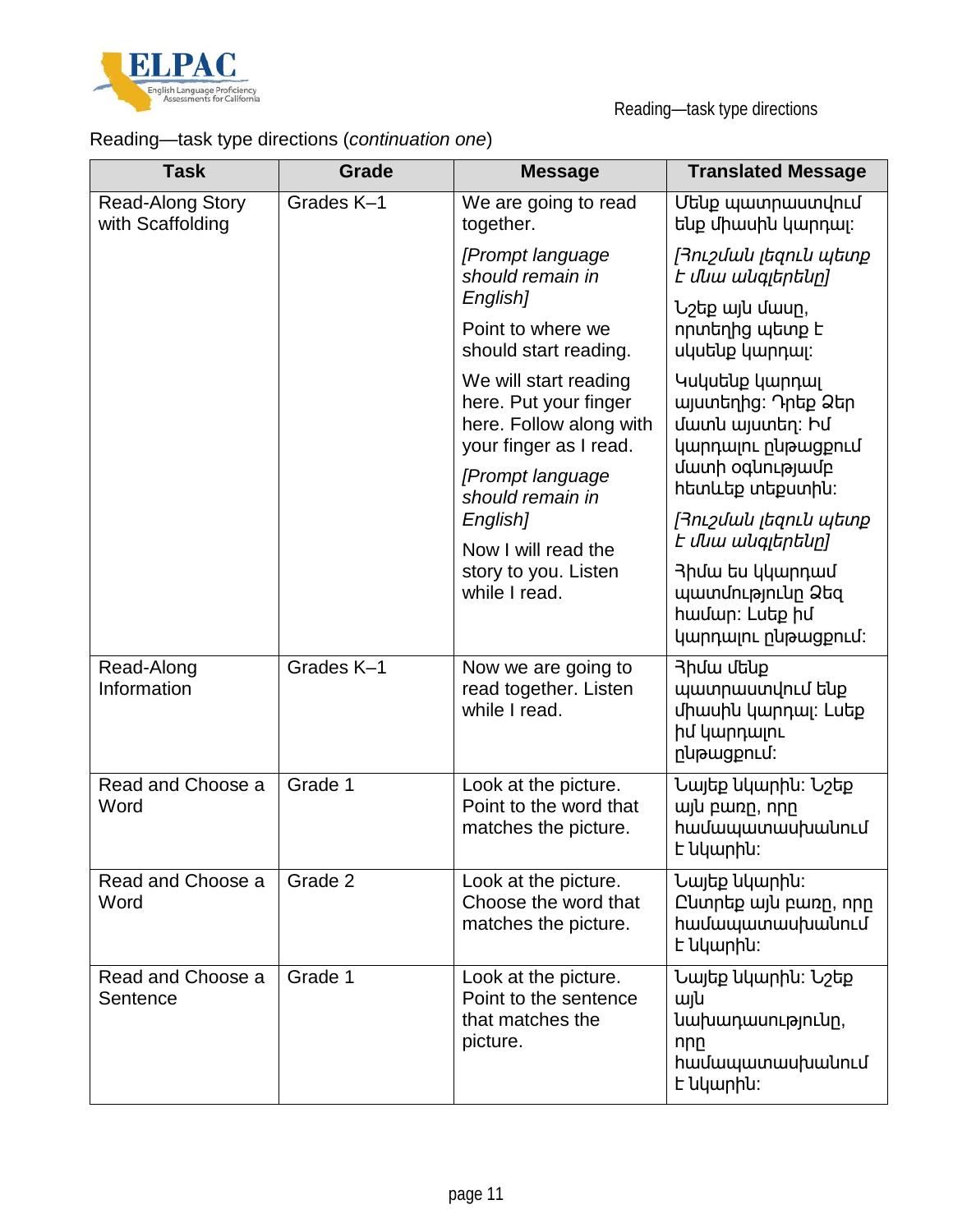![](_page_11_Picture_0.jpeg)

# Reading—task type directions (*continuation two*)

| <b>Task</b>                              | <b>Grade</b> | <b>Message</b>                                                                                                             | <b>Translated Message</b>                                                                                                                                            |
|------------------------------------------|--------------|----------------------------------------------------------------------------------------------------------------------------|----------------------------------------------------------------------------------------------------------------------------------------------------------------------|
| Read and Choose a<br>Sentence            | Grades 2-12  | Look at the picture.<br>Choose the<br>sentence that<br>matches the picture.                                                | Նայեք նկարին։ Ընտրեք<br>այն նախադասությունը,<br>nnn<br>hwuwwwwuhwuhnLu L<br>նկարին:                                                                                  |
| Read a Short<br>Informational<br>Passage | Grade 1      | Now you are going<br>to read a text on<br>your own. I will ask<br>you some questions<br>about what you<br>have read.       | 3huw 7nLp<br>պատրաստվում եք<br>ինքնուրույն մի տեքստ<br>կարդալ: Ես Ձեզ կտամ<br>մի քանի հարց` Ձեր<br>կարդացածի<br>վերաբերյալ։                                          |
| Read a Short<br>Informational<br>Passage | Grades 2-12  | Read the text, then<br>answer the<br>questions.                                                                            | Կարդացեք տեքստր,<br>ապա պատասխանեք<br>hwngtnhu:                                                                                                                      |
| Read a Student<br>Essay                  | Grades 3-12  | A student has<br>written an essay.<br>The essay may<br>include errors. Read<br>the essay, then<br>answer the<br>questions. | Ուսանողը գրել է մի<br>tuut: tuutu ywnnn t<br>սխալներ պարունակել։<br>Կարդացեք էսսեն, ապա<br><b>wwwwuhwultp</b><br>hwngtnhu:                                           |
| Read a Literary<br>Passage               | Grade 1      | Now you are going<br>to read a story on<br>your own. Then you<br>will answer<br>questions about<br>what you have read.     | <b>3huw ThLp</b><br>պատրաստվում եք<br>ինքնուրույն մի<br>պատմություն կարդալ:<br>U <sub>l</sub> unLhtunLL Դուք<br>կպատասխանեք Ձեր<br>կարդացածին<br>վերաբերող հարցերին։ |
| Read a Literary<br>Passage               | Grades 2-12  | Read the story, then<br>answer the<br>questions.                                                                           | Կարդացեք տեքստը,<br>ապա պատասխանեք<br>hwngtnhu:                                                                                                                      |
| Read an<br>Informational<br>Passage      | Grade 1      | Now you will read a<br>text on your own.<br>Then you will<br>answer some<br>questions about<br>what you have read.         | 3իմա Դուք ինքնուրույն<br>մի տեքստ կկարդաք:<br>U <sub>l</sub> unchtunu Դուք<br>կպատասխանեք Ձեր<br>կարդացածին<br>վերաբերող հարցերին։                                   |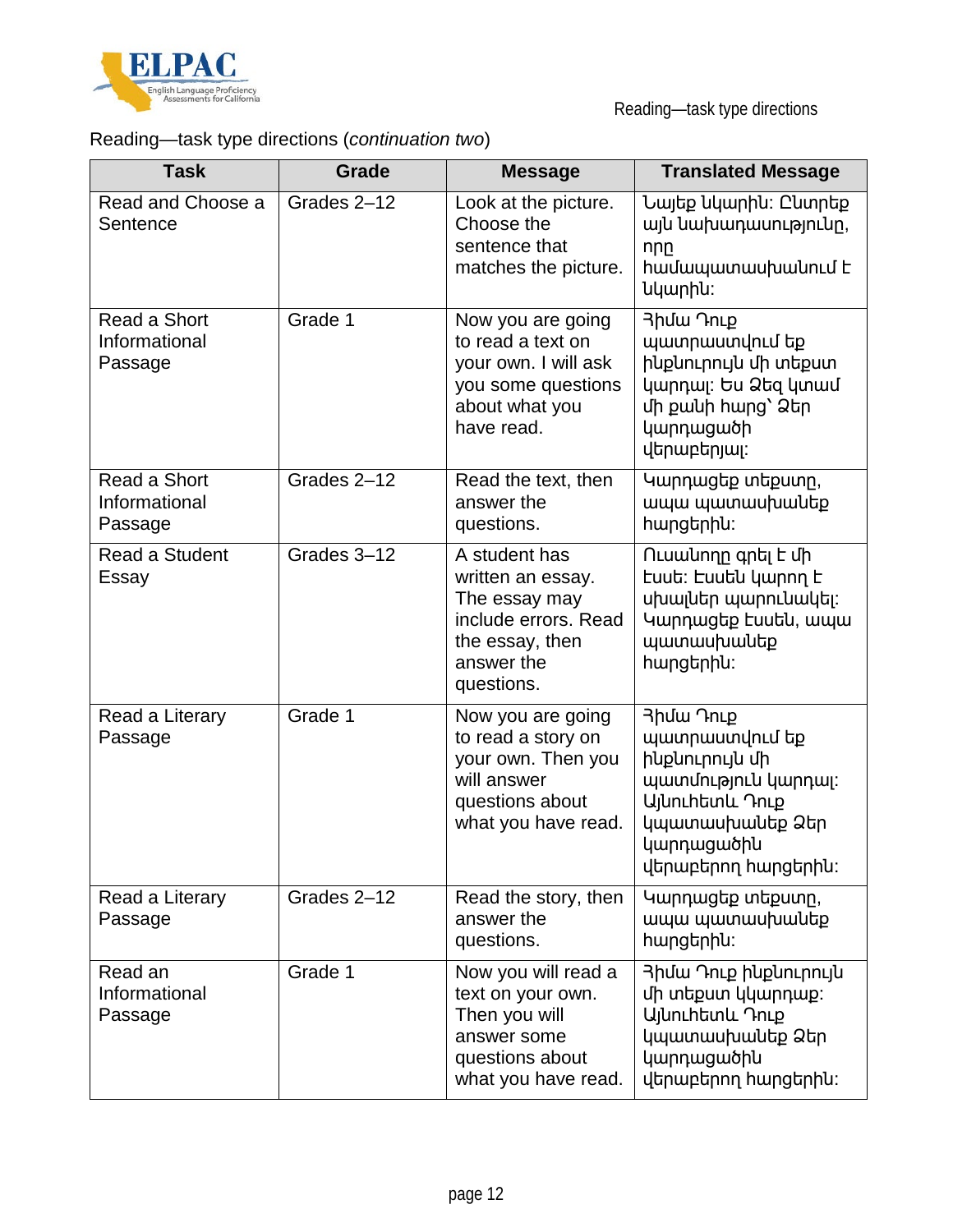![](_page_12_Picture_0.jpeg)

Reading—task type directions (*continuation three*)

| Task                                | Grade       | <b>Message</b>                                  | <b>Translated</b><br><b>Message</b>                             |
|-------------------------------------|-------------|-------------------------------------------------|-----------------------------------------------------------------|
| Read an<br>Informational<br>Passage | Grades 2-12 | Read the text, then<br>answer the<br>questions. | Կարդացեք<br>տեքստր, ապա<br><b>www.muluuluuluty</b><br>hwngtnhu: |

# **Writing—Domain-level Directions**

### *Kindergarten Through Grade Two*

### **Screen**

(No screen—all on paper)

| Test Examiner (TE) Read Aloud (Gr. K-2)                                                                                                                                                                                                  | <b>Translated Message</b>                                                                                                                                      |
|------------------------------------------------------------------------------------------------------------------------------------------------------------------------------------------------------------------------------------------|----------------------------------------------------------------------------------------------------------------------------------------------------------------|
| (TE SAY) Today, you will take the ELPAC<br>Writing test. If you are unsure of how to<br>respond to a question, just respond the<br>best you can.<br>In this part of the test, you will write your<br>answers to some questions on paper. | (TE SAY) Այսօր Դուք կանցնեք ELPAC<br>թեստի Գրավոր բաժինը։ Եթե վստահ<br>չեք, թե ինչպես պետք է<br>պատասխանել hարցին,<br>պատասխանեք այնպես, ինչպես<br>կկարողանաք: |
| If you need any questions repeated, just<br>ask.                                                                                                                                                                                         | Թեստի այս հատվածում Դուք թղթի<br>վրա կգրեք Ձեր պատասխանները մի<br>քանի հարցի վերաբերյալ։                                                                       |
| You will now begin the Writing questions.                                                                                                                                                                                                | Պարզապես տեղեկացրեք, եթե որևէ<br><b>h</b> ung ևս մեկ անգամ լսելու կարիք<br>nւնենաք։                                                                            |
|                                                                                                                                                                                                                                          | Այժմ Դուք կսկսեք Գրավոր հարցերը։                                                                                                                               |

### *Grades Three Through Twelve*

#### **Screen**

Welcome to the Writing section of the ELPAC test.

Make sure your desk is clear of all books, backpacks, cell phones, and electronic devices. These may not be used during the test.

Each question on the Writing test has a  $\bullet$  PLAY button. You can use the  $\bullet$  PLAY button at any time to hear the questions again.

In this part of the test you will type your responses to questions in the boxes provided.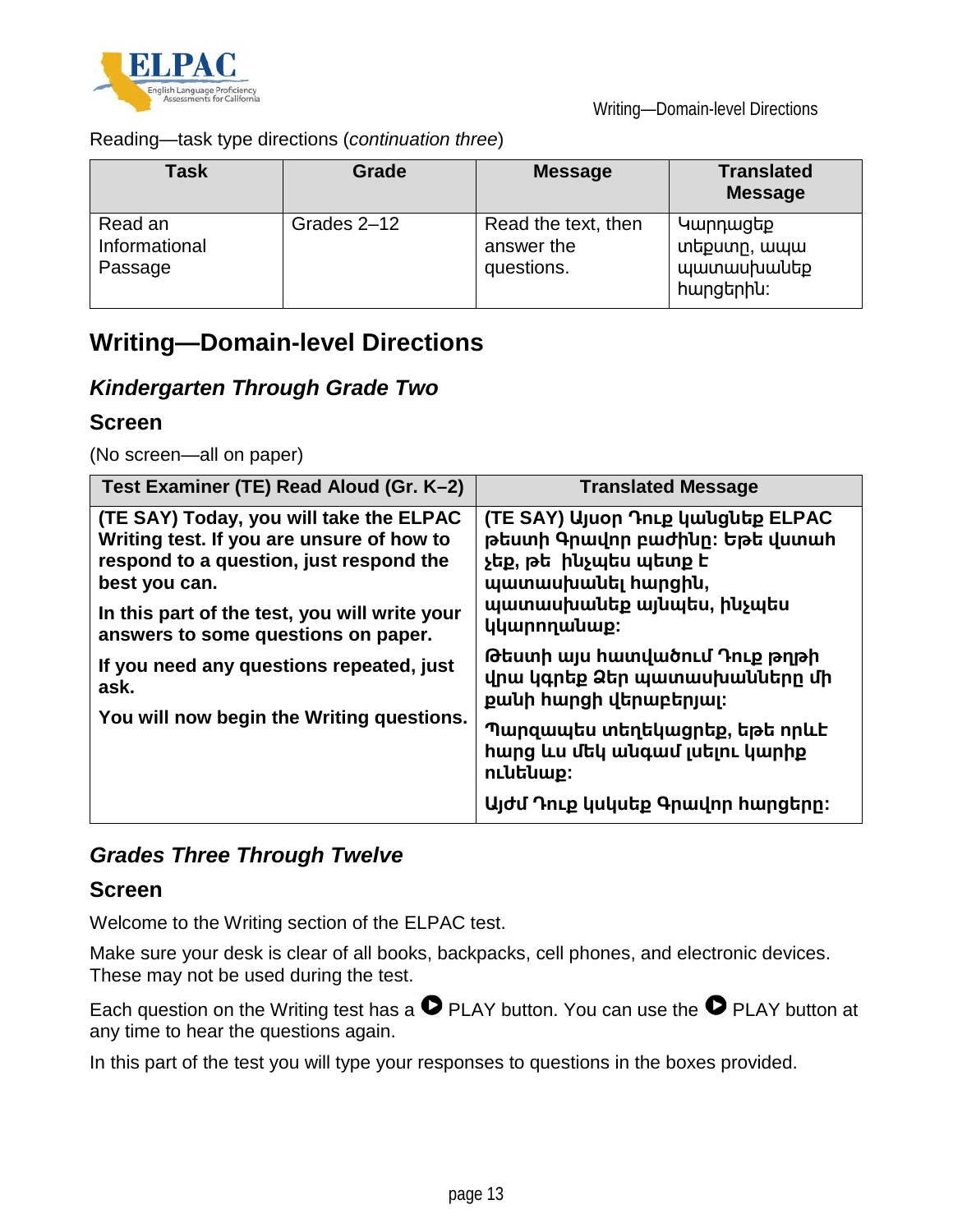![](_page_13_Picture_0.jpeg)

When you are ready, select **Next** to begin the Writing questions. Make sure to answer all questions in English.

| Recorded Audio (Gr. 3-12)                         | <b>Translated Message</b>                                                                                                           |
|---------------------------------------------------|-------------------------------------------------------------------------------------------------------------------------------------|
| (Audio) Welcome to the Writing section of         | (Audio) Բարի գալուստ ELPAC թեստի                                                                                                    |
| the ELPAC test.                                   | Գրավոր բաժին։                                                                                                                       |
| Make sure your desk is clear of all books,        | Յամոզվեք, որ Ձեր գրասեղանի վրա չկան                                                                                                 |
| backpacks, cell phones, and electronic            | գրքեր, ուսապարկեր, բջջային հեռախոսներ                                                                                               |
| devices. These may not be used during the         | և Ելեկտրոնային սարքեր։ Թեստի ընթացքում                                                                                              |
| test.                                             | դրանք չեն օգտագործվելու:                                                                                                            |
| Each question on the Writing test has a $\bullet$ | Գրավոր թեստի յուրաքանչյուր հարց ունի <sup>0</sup>                                                                                   |
| PLAY button. You can use the <sup>O</sup> PLAY    | ՆՎԱԳԱՐԿԵԼ կոճակ: Դուք կարող եք                                                                                                      |
| button at any time to hear the questions          | oqunuuqnnoti UUUqurutLun6wun                                                                                                        |
| again.                                            | ցանկացած պաիի՝ hարցերը ևս մեկ անգամ                                                                                                 |
| In this part of the test you will type your       | յսելու hամար:                                                                                                                       |
| responses to questions in the boxes               | Թեստի այս հատվածում դուք պետք է                                                                                                     |
| provided.                                         | մուտքագրեք հարցերին տրված ձեր                                                                                                       |
| When you are ready, select <b>Next</b> to begin   | պատասխանները hամապատասխան                                                                                                           |
| the Writing questions. Make sure to answer        | վանդակներում։                                                                                                                       |
| all questions in English.                         | Երբ պատրաստ լինեք, ընտրեք <b>Յաջորդը</b> `<br>սկսելու Գրավորի հարցերը։ Յամոզվեք, որ<br>բոլոր հարցերին պատասխանում եք<br>անգլերենով։ |

### *Grades Three Through Twelve Review Screen*

#### **Screen**

#### **Congratulations, you reached the end of the test!**

Thank you for your attention and hard work.

If there are any questions you marked for review, they will be displayed in the box below. Please finish reviewing any questions you want to, then select Submit Test at the bottom of the screen.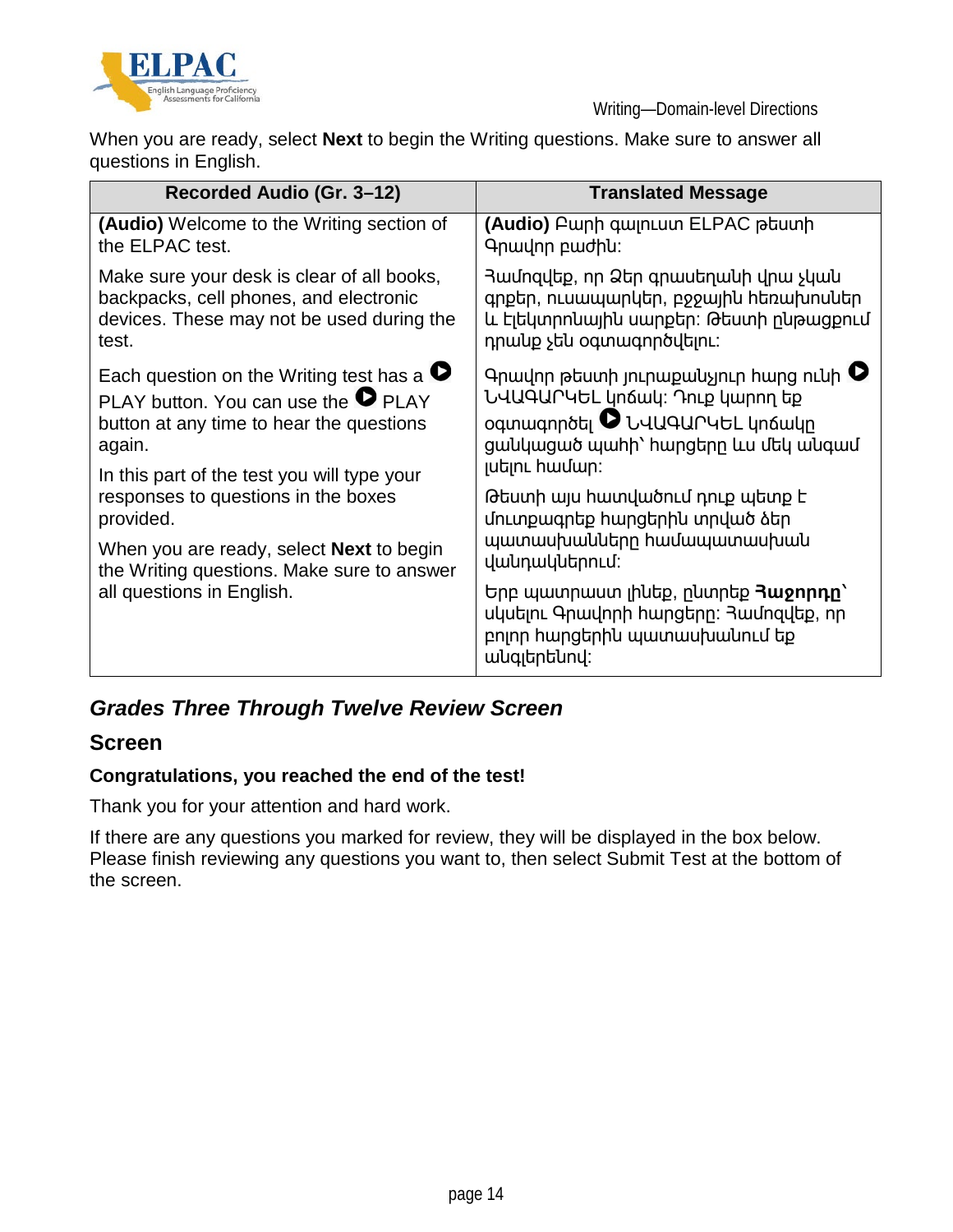![](_page_14_Picture_0.jpeg)

Writing—task type directions

| Recorded Audio (Gr. 3-12)               | <b>Translated Message</b>                                                                                                                                                                                                                      |
|-----------------------------------------|------------------------------------------------------------------------------------------------------------------------------------------------------------------------------------------------------------------------------------------------|
| N/A (No recorded audio for this screen) | (Screen text) Շևորհավորում ենք, դուք<br>ավարտեցիք թեստը:                                                                                                                                                                                       |
|                                         | Շնորհակալություն ուշադրության և<br>քրտևաջաև աշխատանքի համար։                                                                                                                                                                                   |
|                                         | Եթե վերանայման համար նշել եք մի քանի<br>hwng, ապա դրանք կցուցադրվեն ստորև<br>բերված վանդակում։ Խնդրում ենք<br>ավարտել այն հարցերի վերանայումը,<br>որոնք ցանկանում եք, և ապա սեղմեք<br>Եկրանի ստորին հատվածում գտնվող<br>Ուղարկել Թեստը կոճակը։ |

# **Writing—task type directions**

| <b>Task</b>                                       | <b>Grade</b> | <b>Message</b>                                                                                                               | <b>Translated</b><br><b>Message</b>                                                                                                                                                                     |
|---------------------------------------------------|--------------|------------------------------------------------------------------------------------------------------------------------------|---------------------------------------------------------------------------------------------------------------------------------------------------------------------------------------------------------|
| Label a Picture-<br>Word, with<br>Scaffolding     | Grades K-1   | Now we are going to<br>write some letters<br>and words together.                                                             | 3 իմա մենք միասին<br>պատրաստվում ենք<br>nnn <sub>2</sub> ununtin nu<br>բառեր գրել:                                                                                                                      |
| Write a Story<br>Together with<br>Scaffolding     | Grades K-2   | We are going to<br>write a story<br>together.                                                                                | Մենք միասին<br>պատրաստվում ենք<br>մի պատմություն<br>գրել:                                                                                                                                               |
| Write an<br><b>Informational Text</b><br>Together | Grades 1-2   | Now I am going to<br>tell you some<br>information. Listen<br>carefully. Then we<br>will write about what<br>we have learned. | U <sub>l</sub> du tu<br>պատրաստվում եմ<br><b><i><u>ά</u>d</i></b> npn <sub>2</sub><br>տեղեկատվություն<br>տրամադրել։<br>Ուշադիր լսեք:<br>U <sub>l</sub> unchtunu մենք<br>կգրենք այն, ինչ<br>սովորել ենք: |
| Describe a Picture                                | Grade 1      | In this part of the<br>test, you will write a<br>sentence on your<br>own.                                                    | Թեստի այս<br>hwunվածnւմ դուք<br>ինքներդ պետք է<br>qntp<br>նախադասություն։                                                                                                                               |
| Describe a Picture                                | Grade 2      | Write about what is<br>happening in the<br>picture.                                                                          | Գրեք, թե իևչ է<br>կատարվում<br><b>u</b> unnLu:                                                                                                                                                          |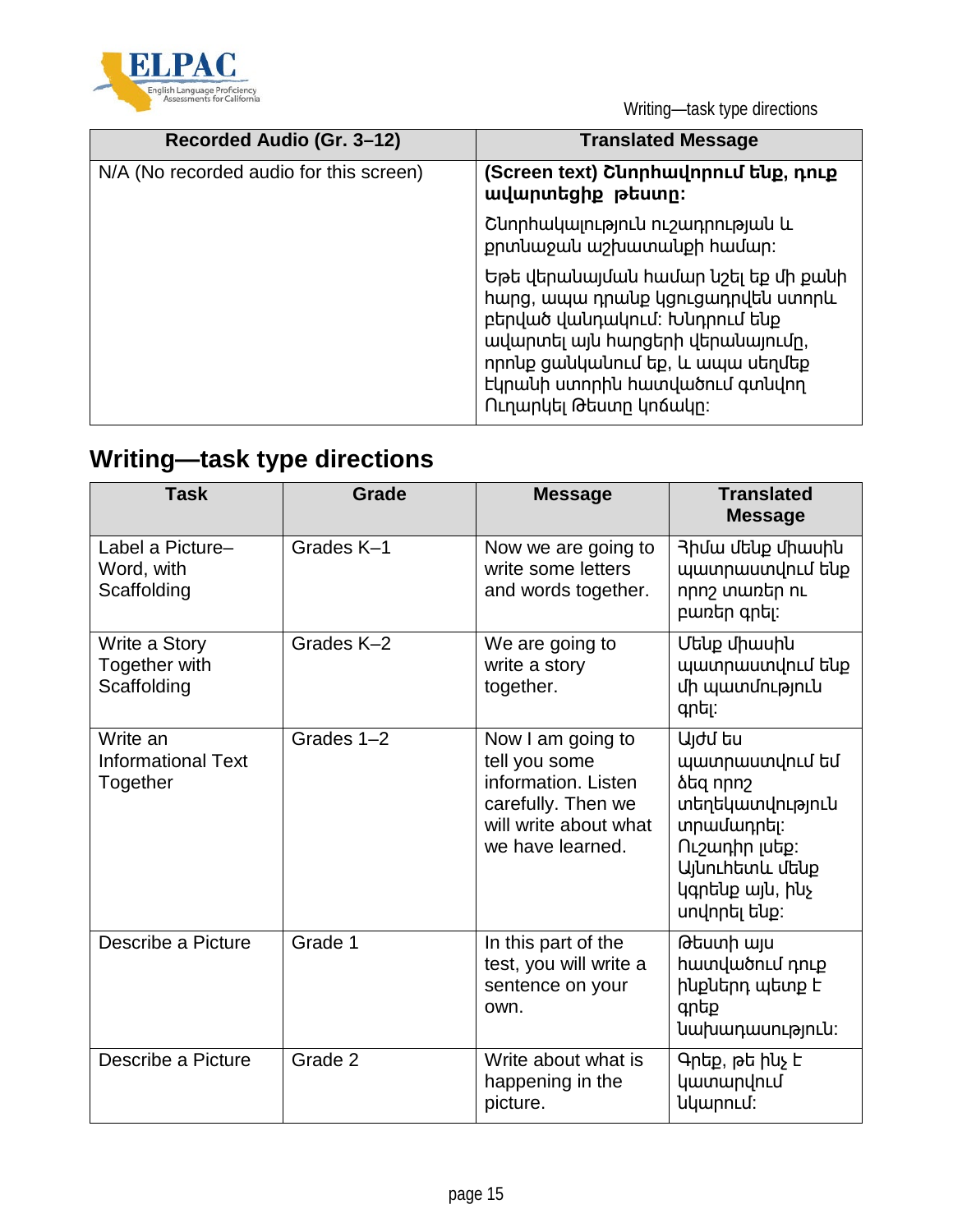![](_page_15_Picture_0.jpeg)

### Writing—task type directions (*continuation one*)

| <b>Task</b>                  | Grade       | <b>Message</b>                                                                                                                                                                                                                                                                                         | <b>Translated</b><br><b>Message</b>                                                                                                                                                                                                                                                                                                                                                                          |
|------------------------------|-------------|--------------------------------------------------------------------------------------------------------------------------------------------------------------------------------------------------------------------------------------------------------------------------------------------------------|--------------------------------------------------------------------------------------------------------------------------------------------------------------------------------------------------------------------------------------------------------------------------------------------------------------------------------------------------------------------------------------------------------------|
| Describe a Picture           | Grades 3-12 | Imagine that you and<br>a partner are going<br>to describe a picture.<br>Your partner has<br>started writing a<br>paragraph about the<br>picture. The<br>paragraph may<br>contain errors. Read<br>your partner's<br>paragraph and then<br>follow the directions<br>for answering the<br>two questions. | Պատկերացրեք, որ<br>դուք և որևէ րևկեր<br>պատրաստվում եք<br>մի նկար<br>նկարագրել։ Ձեր<br>րևկերը սկսել է<br>պարբերություն գրել<br>նկարի վերաբերյալ։<br>Պարբերությունը<br>կարող Է<br>պարունակել<br>սխալներ։<br>Կարդացեք ձեր<br>ընկերոջ<br>պարբերությունը,<br>ապա hետևեք<br>hnwhwuqutnhu'<br>երկու hարցիu<br>պատասխանելու<br>hwuun:                                                                               |
| Write About an<br>Experience | Grade 1     | You are going to<br>write in English<br>about something that<br>happened to you.<br>[Prompt should<br>remain in English]<br>You should write<br>at least one<br>complete<br>sentence.<br>Use descriptions,<br>$\bullet$<br>details, and<br>examples to<br>make your writing<br>interesting.            | Դուք պետք է<br>անգլերենով գրեք<br><b><i><u><b>atq</b></u></i> պատահած</b><br>nplut pwuh dwuhu:<br>[Յուշման լեզուն<br>պետք Է մնա<br>անգլերենը]<br>Դուք պետք է<br>գոնե մեկ<br>wurnnpwywu<br><b><i><u>luu</u>puuunumumunu</i></b><br>ն գրեք։<br>Oqunwqnnotp<br>$\bullet$<br><b><i><u>uupwqpnuannuu</u></i></b><br>ներ, բերեք<br>մանրամասներ<br>n Lophuwuuth'<br>ձեր գրավորը<br>htmwppphp<br>դարձևելու<br>hwuun: |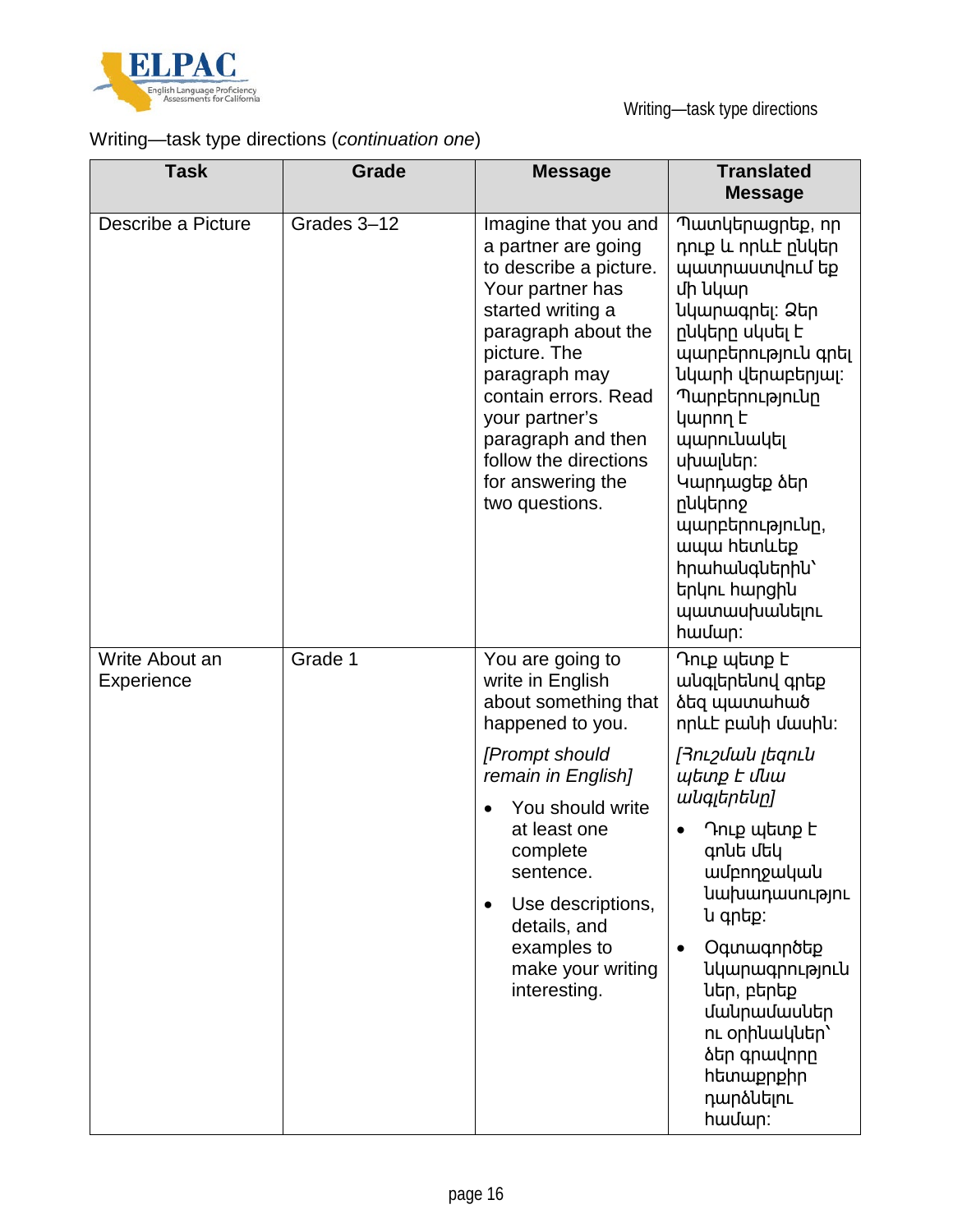![](_page_16_Picture_0.jpeg)

# Writing—task type directions (*continuation two*)

| <b>Task</b>                  | <b>Grade</b> | <b>Message</b>                                                                                                                                                                                                                                                                                                                                                                                       | <b>Translated Message</b>                                                                                                                                                                                                                                                                                                                                                                                                                                                                   |
|------------------------------|--------------|------------------------------------------------------------------------------------------------------------------------------------------------------------------------------------------------------------------------------------------------------------------------------------------------------------------------------------------------------------------------------------------------------|---------------------------------------------------------------------------------------------------------------------------------------------------------------------------------------------------------------------------------------------------------------------------------------------------------------------------------------------------------------------------------------------------------------------------------------------------------------------------------------------|
| Write About an<br>Experience | Grade 2      | You are going to<br>write a paragraph in<br>English about your<br>personal<br>experience.                                                                                                                                                                                                                                                                                                            | Դուք պետք է<br>անգլերենով մի<br>պարբերություն գրեք<br>ձեր անձնական փորձի<br>uwuhu:                                                                                                                                                                                                                                                                                                                                                                                                          |
|                              |              | [Prompt should<br>remain in English]                                                                                                                                                                                                                                                                                                                                                                 | <i>[</i> Յուշման լեզուն պետք<br>t <i>մնա անգլերենը]</i>                                                                                                                                                                                                                                                                                                                                                                                                                                     |
|                              |              | Your paragraph<br>$\bullet$<br>should include at<br>least three<br>complete<br>sentences.<br>Use<br>$\bullet$<br>descriptions,<br>details, and<br>examples to<br>make your<br>writing<br>interesting.<br>Check your<br>$\bullet$<br>writing for<br>correct grammar,<br>capital letters,<br>punctuation, and<br>spelling.<br>Do not write<br>$\bullet$<br>outside the box.<br>Please write<br>neatly. | Ձեր<br>$\bullet$<br>պարբերությունը<br>պետք է պարունակի<br>առնվազն երեք<br>wurnnpwywu<br>նախադասություն:<br>Oqunwqnnotp<br>$\bullet$<br>նկարագրություններ,<br>բերեք<br>մակրամասներ ու<br>օրինակներ՝ ձեր<br>qnwynnn<br><b>htmwppphp</b><br>դարձևելու համար։<br>Uտուգեք, որ ծեր<br>$\bullet$<br>գրավորև ուևեևա<br><b>6h</b> <sub>2</sub> un<br>քերականություն,<br>մեծատառեր, ճիշտ<br>կետադրություն և<br>nւղղագրություն։<br>Մի՛ գրեք վանդակից<br>$\bullet$<br>դուրս։ Խնդրում ենք<br>գրել կոկիկ: |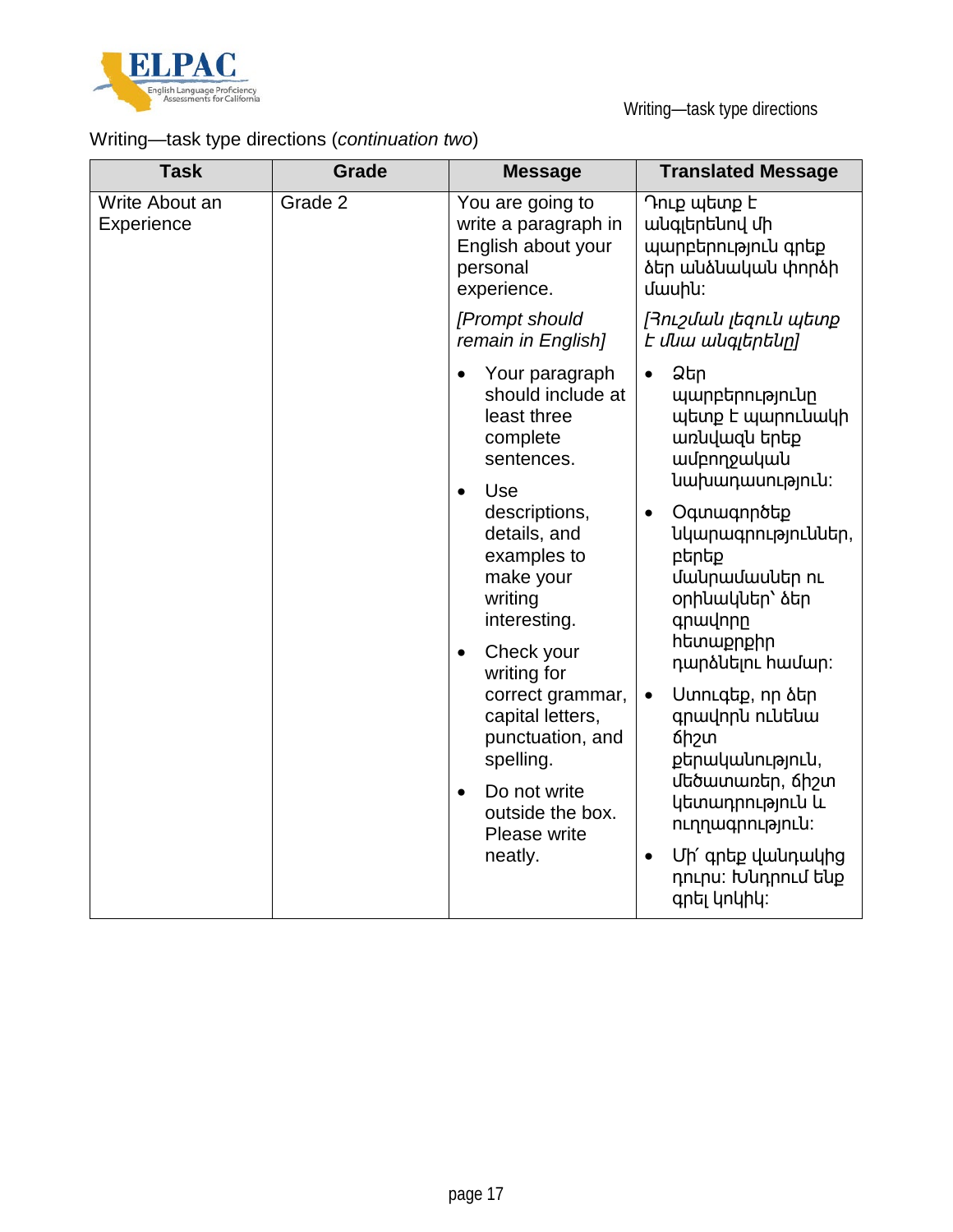![](_page_17_Picture_0.jpeg)

# Writing—task type directions (*continuation three*)

| <b>Task</b>                  | <b>Grade</b> | <b>Message</b>                                                                                                                                                                                                                                                                                                                                                                                                      | <b>Translated Message</b>                                                                                                                                                                                                                                                                                                                                                                                                                                                                                                                                               |
|------------------------------|--------------|---------------------------------------------------------------------------------------------------------------------------------------------------------------------------------------------------------------------------------------------------------------------------------------------------------------------------------------------------------------------------------------------------------------------|-------------------------------------------------------------------------------------------------------------------------------------------------------------------------------------------------------------------------------------------------------------------------------------------------------------------------------------------------------------------------------------------------------------------------------------------------------------------------------------------------------------------------------------------------------------------------|
| Write About an<br>Experience | Grades 3-12  | In the following box,<br>you are going to<br>write a paragraph in<br>English about your<br>personal<br>experience.                                                                                                                                                                                                                                                                                                  | Յետևյալ վանդակում<br>դուք պետք է<br>wuqitntuny<br>պարբերություն գրեք<br>ծեր անձնական փորձի<br>uwuhu:                                                                                                                                                                                                                                                                                                                                                                                                                                                                    |
|                              |              | [Recording of<br>prompt is in English]<br>Your paragraph<br>should include at<br>least three<br>complete<br>sentences and<br>should have a<br>beginning, a<br>middle, and an<br>end.<br>Use<br>$\bullet$<br>descriptions,<br>details, and<br>examples to<br>make your<br>writing<br>interesting.<br>Check your<br>$\bullet$<br>writing for<br>correct grammar,<br>capital letters,<br>punctuation, and<br>spelling. | <b>Finipulation</b><br><i><b><i><u><b><u>iugnnpyntuu</u></b></u></i></b></i><br>wuqithtuny E]<br>Ձեր<br>$\bullet$<br>պարբերությունը<br>պետք է պարունակի<br>առևվազև երեք<br>wurnngwywu<br>նախադասություն և<br>պետք է ունենա<br>luu puupuul, pnlu<br>տեքստ և<br>վերջաբան։<br>Oqunwqnnotp<br>$\bullet$<br>նկարագրություններ,<br>բերեք<br>մակրամասներ ու<br>օրինակներ՝ ձեր<br>qnwynnn<br>htmwppphp<br>դարձևելու համար։<br>Uunnlqtp, nn ծեր<br>$\bullet$<br>գրավորև ուևեևա<br>6h <sub>2</sub> un<br>քերականություն,<br>մեծատառեր, ճիշտ<br>կետադրություն և<br>nւղղագրություն։ |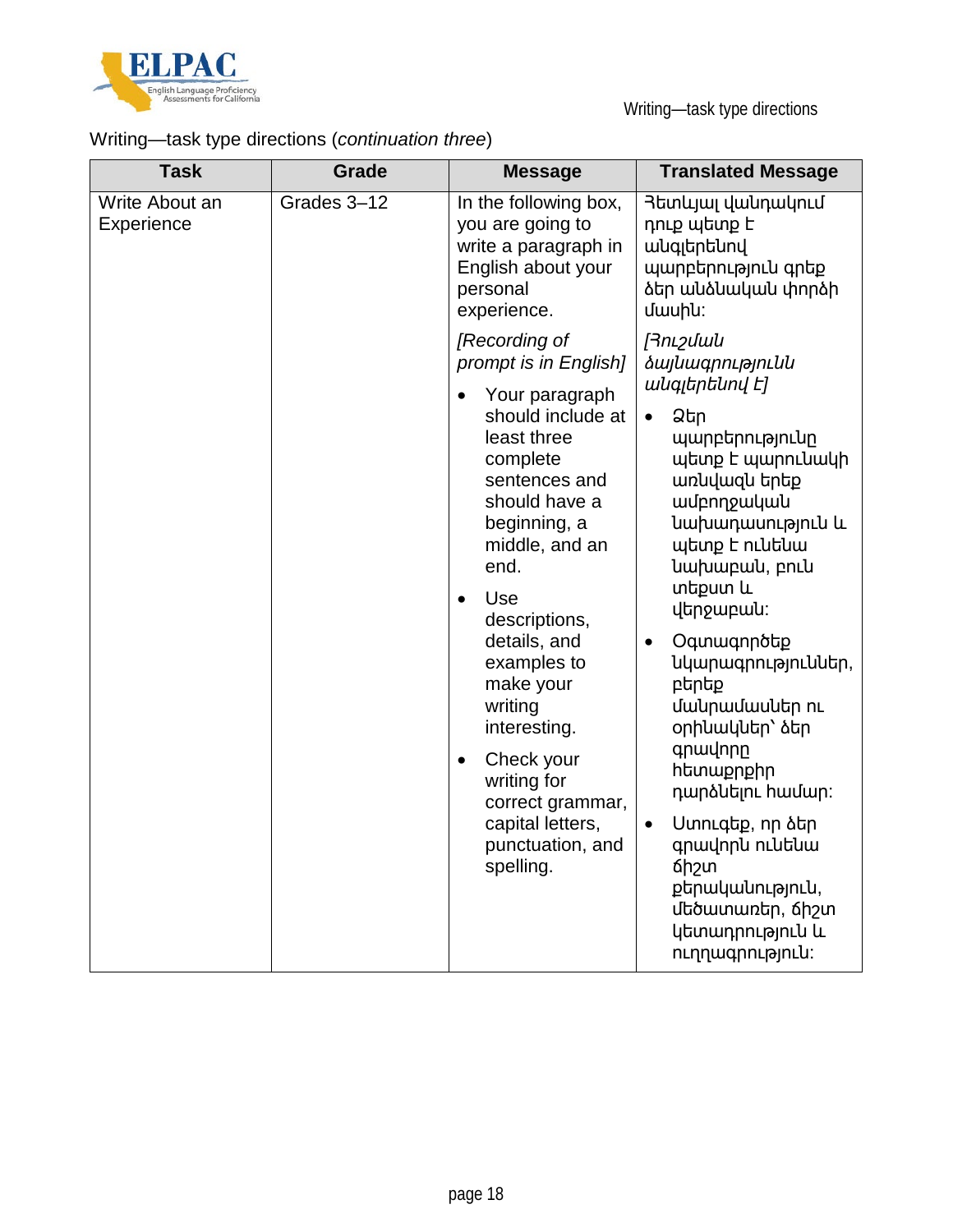![](_page_18_Picture_0.jpeg)

# Writing—task type directions (*continuation four*)

| <b>Task</b>                                   | Grade       | <b>Message</b>                                                                                                                                                                                                                                              | <b>Translated</b><br><b>Message</b>                                                                                                                                                                                                                                                                                           |
|-----------------------------------------------|-------------|-------------------------------------------------------------------------------------------------------------------------------------------------------------------------------------------------------------------------------------------------------------|-------------------------------------------------------------------------------------------------------------------------------------------------------------------------------------------------------------------------------------------------------------------------------------------------------------------------------|
| <b>Write About</b><br>Academic<br>Information | Grades 3-5  | Imagine that you are<br>writing a description<br>with a classmate.<br>Your classmate filled<br>in information in a<br>graphic organizer.<br>Read the details in<br>the graphic<br>organizer. Then use<br>the information to<br>answer the two<br>questions. | Պատկերացրեք, որ<br>qnnLu tp<br><b><i><u>uunwqnnuannuu</u></i></b><br>դասրևկերոջ hետ:<br>Ձեր դասընկերը<br>տեղեկատվություն է<br><b>wudiwgntil</b><br>գրաֆիկական<br>մատյանում:<br>Կարդացեք<br>մակրամասները<br>գրաֆիկական<br>մատյանում։ Ապա<br>oqunwqnnotp<br>տեղեկատվությունը`<br>երկու հարցին<br><b>wwwwuhwuutinu</b><br>hwuun: |
| <b>Write About</b><br>Academic<br>Information | Grades 6-12 | Imagine that you are<br>working on a group<br>project. Some<br>members of your<br>group have created<br>a graphic organizer.<br>Use the information<br>in the graphic<br>organizer to answer<br>the two questions.                                          | Պատկերացրեք, որ<br>դուք աշխատում եք<br>խմբային նախագծի<br>վրա։ Ձեր խմբի<br>որոշ անդամներ<br>ստեղծել են<br>գրաֆիկական<br>մատյա <b>կ</b> ։<br>Oqunwqnnotp<br>տեղեկատվությունը<br>գրաֆիկական<br>մատյանում` երկու<br>hwnghu<br>պատասխանելու<br>hwuun:                                                                             |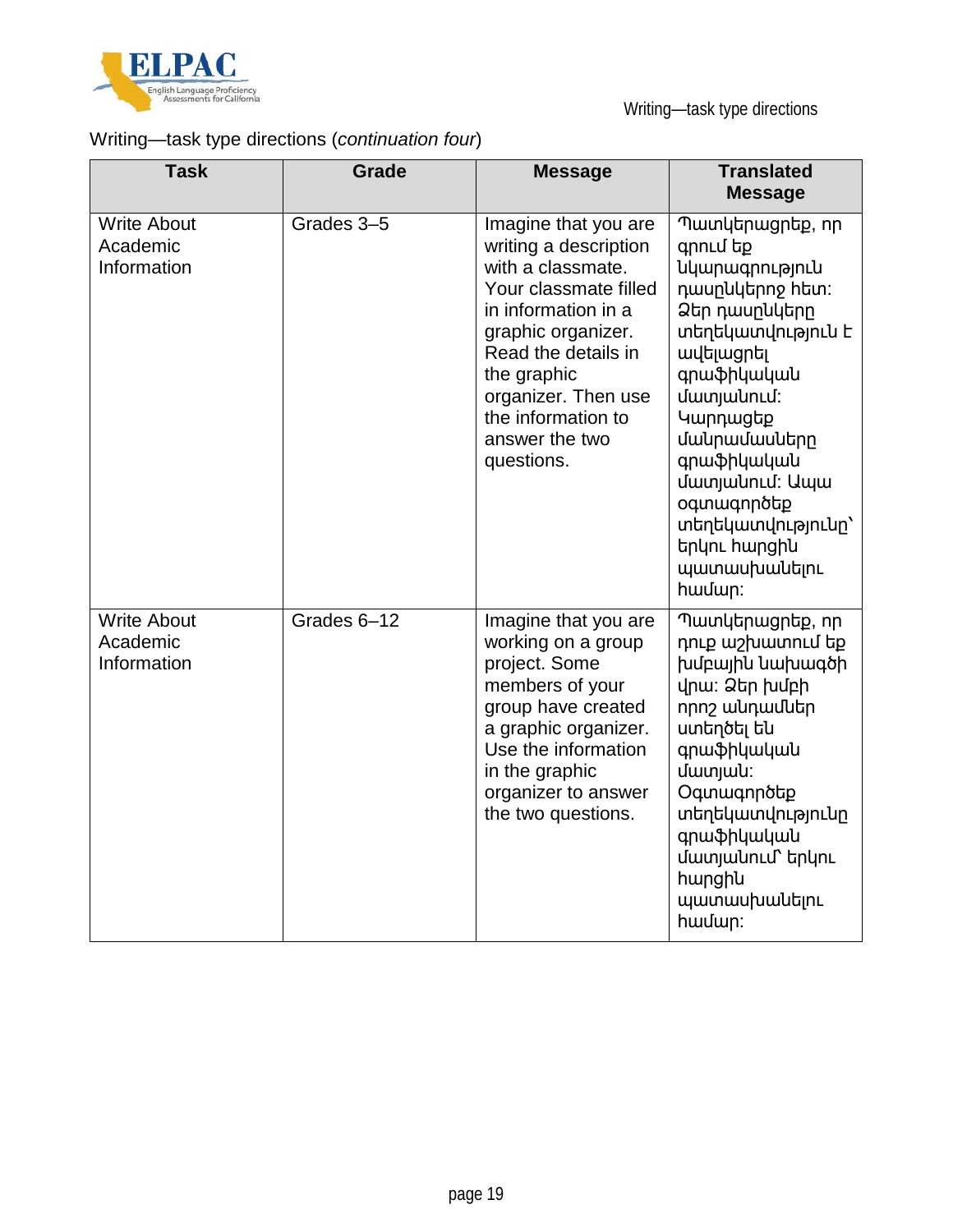![](_page_19_Picture_0.jpeg)

# Writing—task type directions (*continuation five*)

| <b>Task</b>        | <b>Grade</b> | <b>Message</b>                                                                                                                                                                                                                                                                                                                                                                                                                              | <b>Translated Message</b>                                                                                                                                                                                                                                                                                                                                                                                                                                                                                              |
|--------------------|--------------|---------------------------------------------------------------------------------------------------------------------------------------------------------------------------------------------------------------------------------------------------------------------------------------------------------------------------------------------------------------------------------------------------------------------------------------------|------------------------------------------------------------------------------------------------------------------------------------------------------------------------------------------------------------------------------------------------------------------------------------------------------------------------------------------------------------------------------------------------------------------------------------------------------------------------------------------------------------------------|
| Justify an Opinion | Grades 3-5   | In the following box,<br>you are going to<br>write at least one<br>paragraph in English<br>about an important<br>issue.                                                                                                                                                                                                                                                                                                                     | Յետևյալ վանդակում<br>դուք պետք է գրեք<br>wnuuuqu utu<br><u>պարբերություն</u><br>անգլերենով կարևոր<br>խնդրի մասին։                                                                                                                                                                                                                                                                                                                                                                                                      |
|                    |              | [Recording of<br>prompt is in English]<br>Think about what<br>you will write<br>before you begin<br>writing.<br>State your<br>$\bullet$<br>opinion clearly<br>and give two or<br>more reasons to<br>support your<br>opinion.<br>The paragraph<br>$\bullet$<br>should include at<br>least three<br>complete<br>sentences.<br>Check your<br>$\bullet$<br>writing for correct<br>grammar, capital<br>letters,<br>punctuation, and<br>spelling. | [Յուշման<br><i><b>ձայնագրությունն</b></i><br>անգլերենով Է]<br>Նախքան գրելը<br>մտածեք այն<br>մասին, թե ինչ եք<br>qntinL:<br><b>T</b> ung<br>$\bullet$<br>արտահայտեք ձեր<br>կարծիքը և երկու<br>կամ մի քանի<br><b>ujuun6wn</b><br>ներկայացրեք այն<br><b>h</b> իմնավորելու<br>hwuun:<br>Պարբերությունը<br>$\bullet$<br>պետք է<br>պարունակի<br>առնվազն երեք<br>wurnnowywu<br>նախադասություն:<br>Ստուգեք, որ ձեր<br>$\bullet$<br>գրավորն ունենա<br>6h <sub>2</sub> un<br>քերականություն,<br>մեծատառեր,<br>6h <sub>2</sub> un |
|                    |              |                                                                                                                                                                                                                                                                                                                                                                                                                                             | կետադրություն և<br>ուղղագրություն։                                                                                                                                                                                                                                                                                                                                                                                                                                                                                     |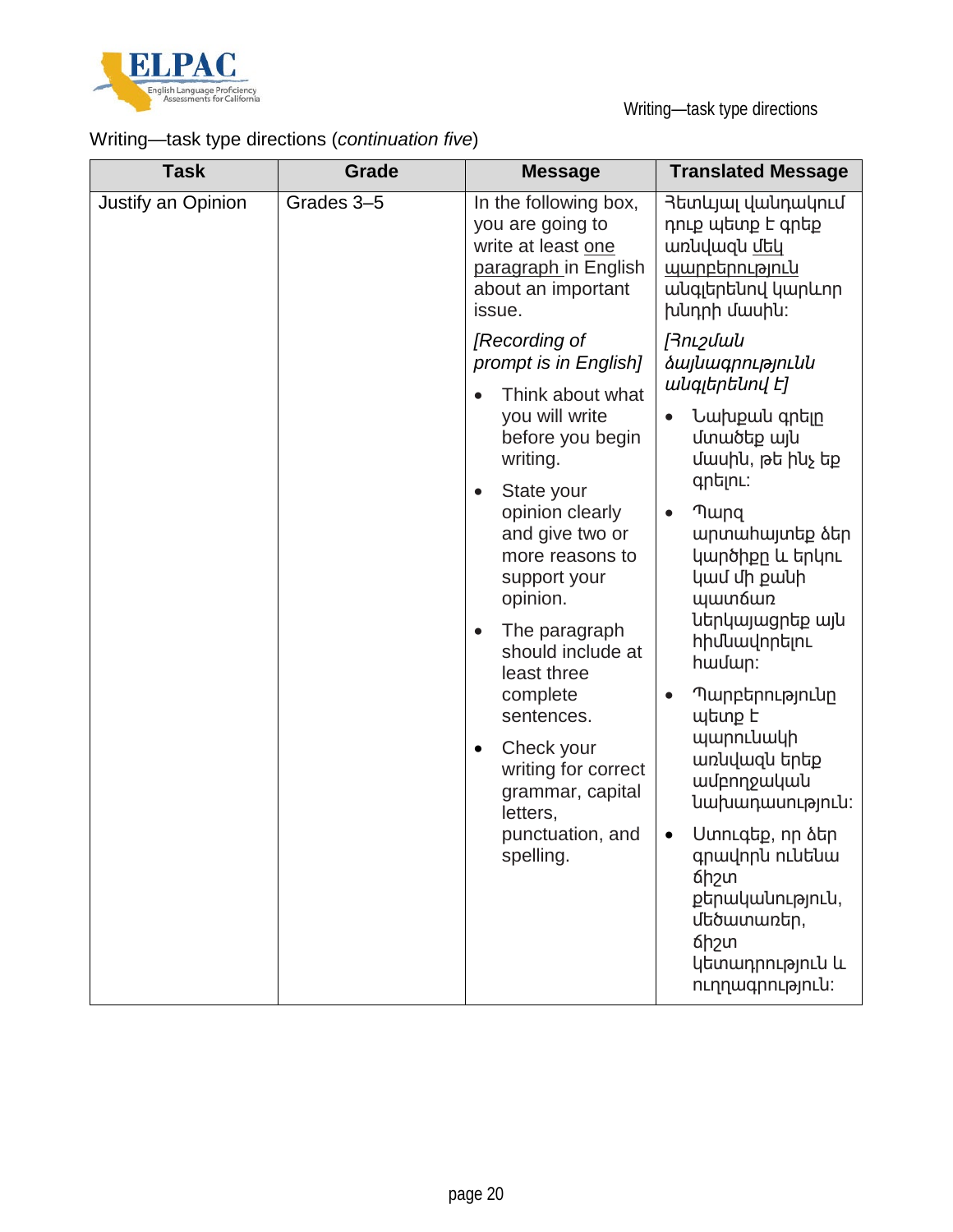![](_page_20_Picture_0.jpeg)

# Writing—task type directions (*continuation six*)

| <b>Task</b>        | Grade       | <b>Message</b>                                                                                                                                                                                                          | <b>Translated Message</b>                                                                                                                                                                                                                                              |
|--------------------|-------------|-------------------------------------------------------------------------------------------------------------------------------------------------------------------------------------------------------------------------|------------------------------------------------------------------------------------------------------------------------------------------------------------------------------------------------------------------------------------------------------------------------|
| Justify an Opinion | Grades 6-12 | In the following box,<br>you are going to<br>write at least two<br>paragraphs in<br>English about an<br>important issue.                                                                                                | Յետևյալ վանդակում<br>դուք պետք է գրեք<br>unluluqlu bnun<br><u>պարբերություն</u><br>անգլերենով կարևոր<br>խնդրի մասին։                                                                                                                                                   |
|                    |             | [Recording of<br>prompt is in English]                                                                                                                                                                                  | <b>Finipulation</b><br><i><b>ձայնագրությունն</b></i><br>անգլերենով Է]                                                                                                                                                                                                  |
|                    |             | Think about what<br>you will write<br>before you begin<br>writing.                                                                                                                                                      | Նախքան գրելը<br>մտածեք այն<br>մասին, թե ինչ եք                                                                                                                                                                                                                         |
|                    |             | State your<br>$\bullet$<br>opinion clearly<br>and give two or<br>more reasons to<br>support your<br>opinion.<br>The paragraphs<br>should include at<br>least three<br>complete<br>sentences.<br>Check your<br>$\bullet$ | qntinL:<br><b>Thung</b><br>$\bullet$<br>արտաիալտեք ձեր<br>կարծիքը և երկու<br>կամ մի քանի<br><b>ywn6wn</b><br>ներկայացրեք այն<br><b>h</b> իմնավորելու<br>hwuun:<br>Պարբերությունը<br>$\bullet$<br>պետք է<br>պարունակի<br>առնվազն երեք<br>wurnnpwywu<br>luupuununuanulu: |
|                    |             | writing for correct<br>grammar, capital<br>letters,<br>punctuation, and<br>spelling.                                                                                                                                    |                                                                                                                                                                                                                                                                        |
|                    |             |                                                                                                                                                                                                                         | Uտուգեք, որ ձեր<br>$\bullet$<br>գրավորն ունենա<br>6h <sub>2</sub> un<br>քերականություն,<br>մեծատառեր,<br>6h <sub>2</sub> un<br>կետադրություն և<br>ուղղագրություն։                                                                                                      |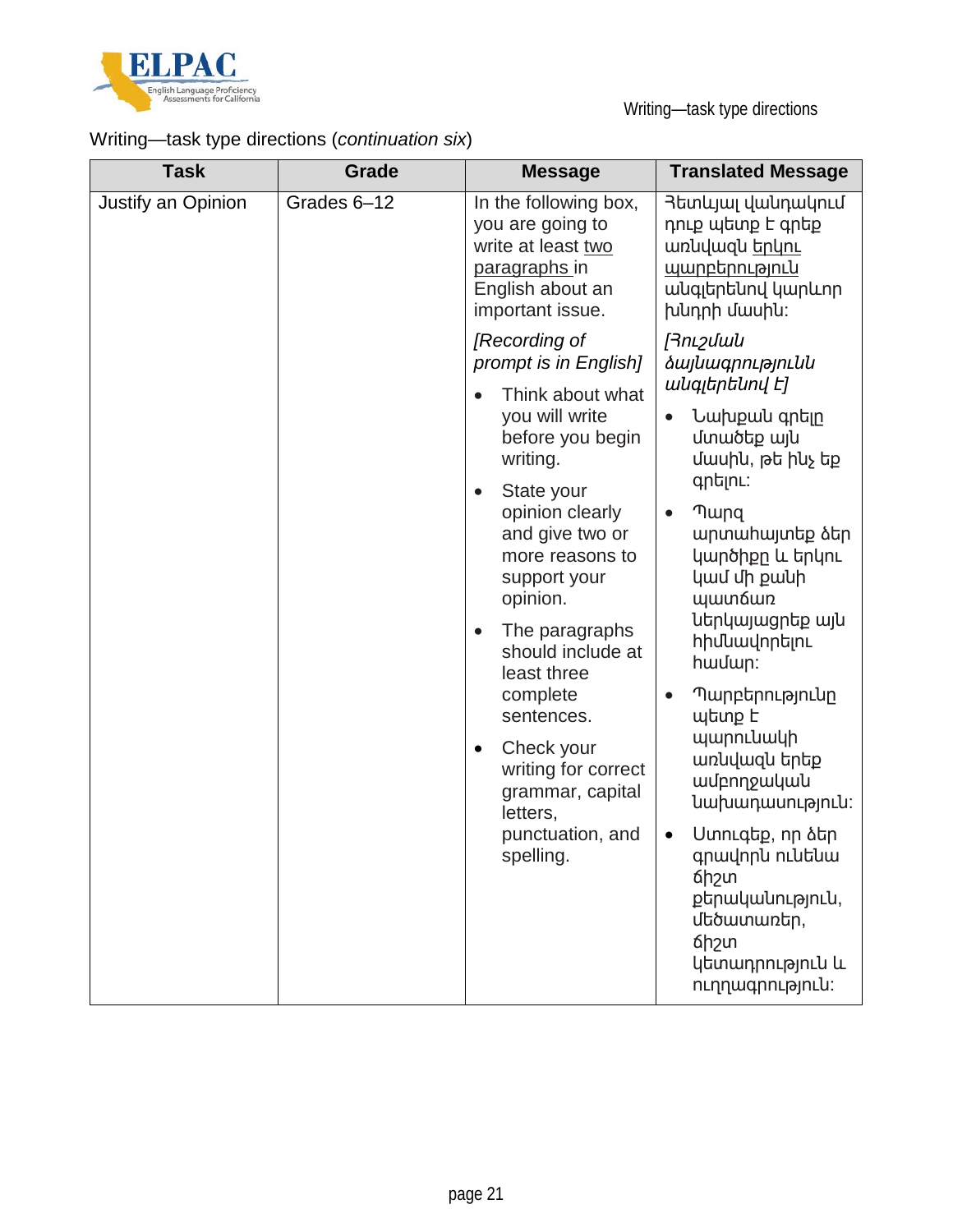![](_page_21_Picture_0.jpeg)

# **Speaking—Domain-level Directions**

# *Kindergarten Through Grade Two*

### **Screen**

Speaking Test

| Spoken by Test Examiner (read aloud<br>from the DFA)                                                                                            | <b>Translated Message</b>                                                                                                                          |
|-------------------------------------------------------------------------------------------------------------------------------------------------|----------------------------------------------------------------------------------------------------------------------------------------------------|
| Today, you will take the ELPAC test.                                                                                                            | Այսօր Դուք hաևձևելու եք ELPAC                                                                                                                      |
| First, I am going to sign you in.                                                                                                               | թեստը։ Նախ, ես մուտք եմ տալու Ձեզ ։                                                                                                                |
| [Follow login directions, including the                                                                                                         | [Յետևեք մուտք գործելու hրաhակգներին`                                                                                                               |
| recording check and sound and audio                                                                                                             | ներառյալ ծայնագրման, ծայնային և                                                                                                                    |
| check]                                                                                                                                          | աուդիո ստուգումները]                                                                                                                               |
| Remember to answer all of the questions<br>in English. If you want me to repeat a<br>question, you can ask me to. Now we are<br>going to begin. | Չմոռանաք անգլերենով պատասխանել<br>բոլոր հարցերին։ Եթե ցանկանում եք,<br>որ կրկնեմ հարցը, ասեք ինձ այդ<br>մասին։ Այժմ մենք պատրաստվում ենք<br>սկսել։ |

# *Grades Three Through Twelve*

### **Screen**

Speaking Test

| Spoken by Test Examiner (read aloud<br>from the DFA)                                                                                            | <b>Translated Message</b>                                                                                                                          |
|-------------------------------------------------------------------------------------------------------------------------------------------------|----------------------------------------------------------------------------------------------------------------------------------------------------|
| Today you will take the Speaking section                                                                                                        | Ujuon Դուք hաuaunւմ եք ELPAC                                                                                                                       |
| of the ELPAC. First, I am going to sign                                                                                                         | թեստի Խոսակցական բաժինը։ Նախ,                                                                                                                      |
| you in.                                                                                                                                         | ես մուտք եմ տալու Ձեզ։                                                                                                                             |
| [Follow login directions, including the                                                                                                         | [Յետևեք մուտք գործելու hրաhանգներին`                                                                                                               |
| recording check and sound and audio                                                                                                             | ներառյալ ծայնագրման, ծայնային և                                                                                                                    |
| check]                                                                                                                                          | աուդիո ստուգումները]                                                                                                                               |
| Remember to answer all of the questions<br>in English. If you want me to repeat a<br>question, you can ask me to. Now we are<br>going to begin. | Չմոռանաք անգլերենով պատասխանել<br>բոլոր հարցերին։ Եթե ցանկանում եք,<br>որ կրկնեմ հարցը, ասեք ինձ այդ<br>մասին։ Այժմ մենք պատրաստվում ենք<br>սկսել։ |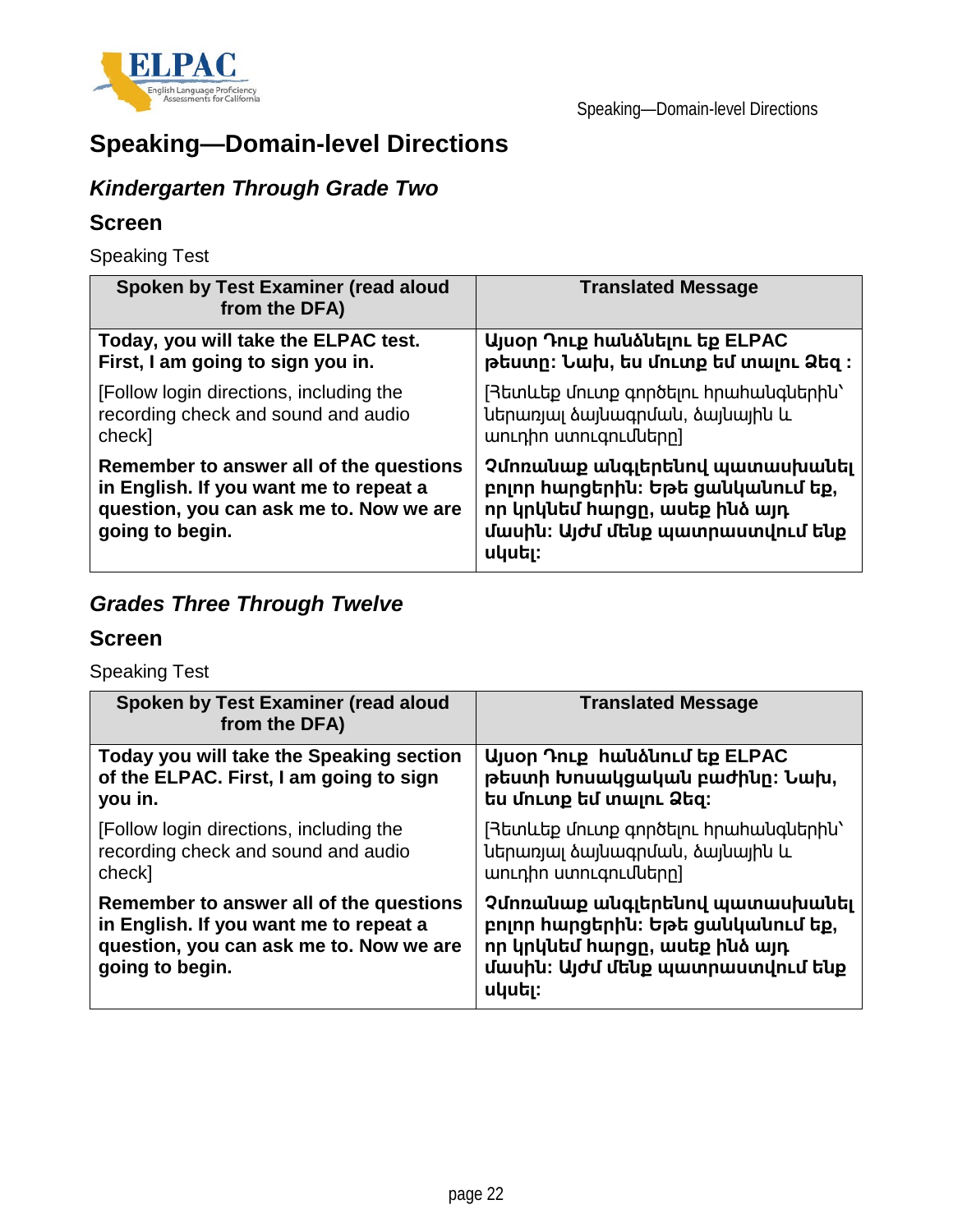![](_page_22_Picture_0.jpeg)

### *Kindergarten Through Grade 12 Review Screen*

#### **Screen**

#### **Congratulations, you reached the end of the test!**

Thank you for your attention and hard work.

If there are any questions you marked for review, they will be displayed in the box below. Please finish reviewing any questions you want to, then select Submit Test at the bottom of the screen.

| Spoken by Test Examiner (read aloud<br>from the DFA) | <b>Translated Message</b>       |
|------------------------------------------------------|---------------------------------|
| This is the end of the Speaking test.                | Uw Բանավոր թեստի ավարտն է:      |
| Thank you for your attention and hard                | Շնորհակալություն ուշադրության և |
| work.                                                | քրտնաջան աշխատանքի համար։       |

# **Speaking—task type directions**

| <b>Task</b>             | Grade       | <b>Message</b>                                                                                                                                                                      | <b>Translated Message</b>                                                                                                                                                                                           |
|-------------------------|-------------|-------------------------------------------------------------------------------------------------------------------------------------------------------------------------------------|---------------------------------------------------------------------------------------------------------------------------------------------------------------------------------------------------------------------|
| Talk About a Scene      | Grades K-12 | Look at the picture. I<br>am going to ask you<br>some questions<br>about it.                                                                                                        | Նայեք նկարին։ Ես<br>պատրաստվում եմ<br>նեզ մի քանի hարց<br>տալ այդ մասին։                                                                                                                                            |
| <b>Speech Functions</b> | Grades 2-5  | I am going to tell<br>you about a<br>situation that could<br>happen to you.<br>Then, tell me what<br>you would say.                                                                 | Ես ձեզ<br>ներկայացնելու եմ մի<br>իրավիճակ, որը<br>կարող էր պատահել<br><b>ձեց hետ</b> : 3ետո<br>պատմեք, թե ինչ<br>կասեիք դրա մասին։                                                                                  |
| <b>Speech Functions</b> | Grades 6-12 | I'm going to tell you<br>about a situation<br>that could happen to<br>you. Then, tell me<br>what you would say.<br>Make sure your<br>answer is<br>appropriate for your<br>audience. | Ես ձեզ<br>ներկայացնելու եմ մի<br>hnwyhowy, nnn<br>կարող էր պատահել<br><b>ձեց hետ</b> : 3ետո<br>պատմեք, թե ինչ<br>կասեիք դրա մասին։<br>Ruunquung, nn ձեր<br>պատասխանը<br><b>h</b> ամապատասխանու<br>մ է ձեր լսարանին։ |
| Support an Opinion      | Grades K-12 | I am going to ask<br>you for your opinion.                                                                                                                                          | Ես հարցևելու եմ ձեր<br>կարծիքը:                                                                                                                                                                                     |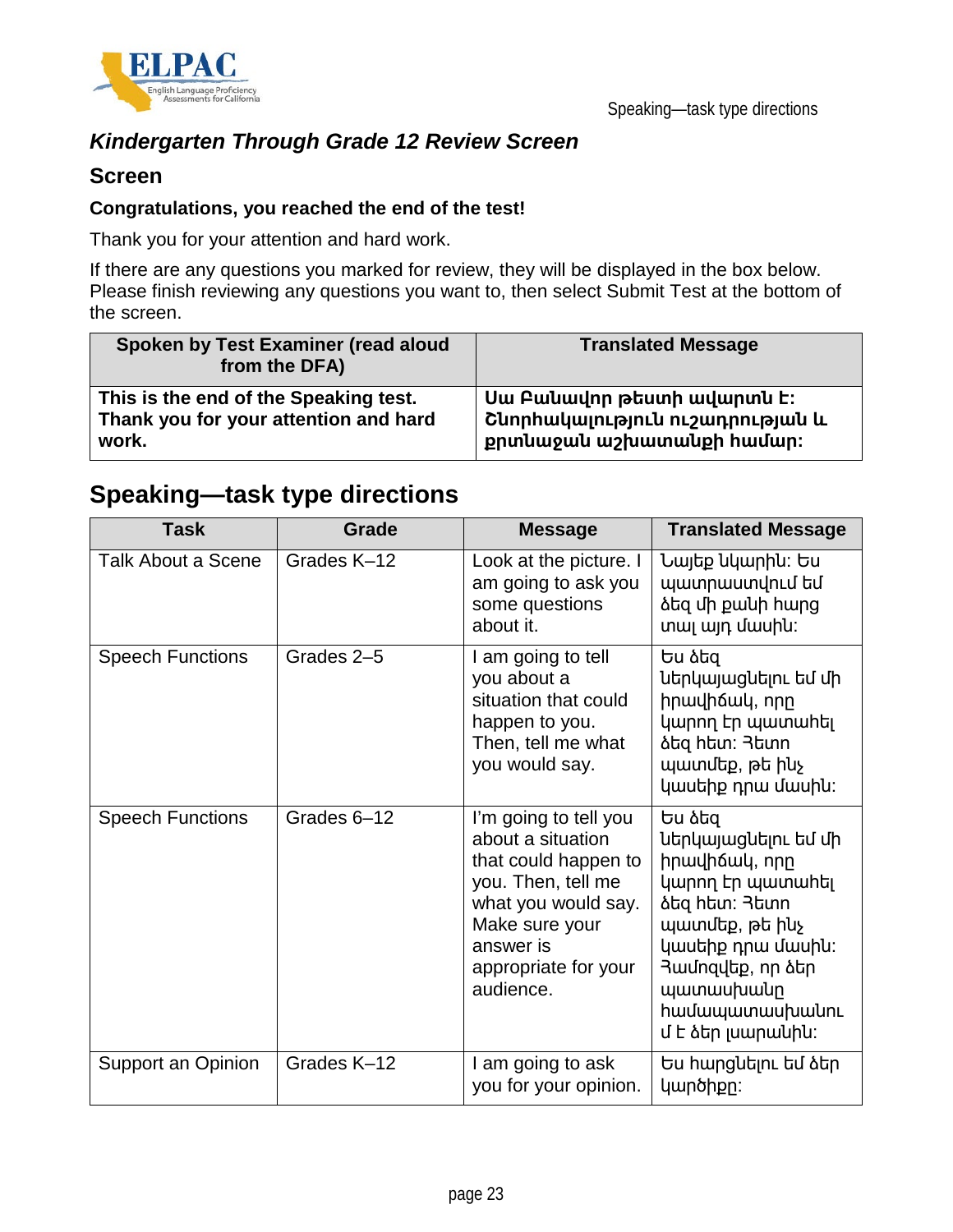![](_page_23_Picture_0.jpeg)

# Speaking—task type directions (*continuation one*)

| <b>Task</b>                               | Grade       | <b>Message</b>                                                                                                                                                                                              | <b>Translated</b><br><b>Message</b>                                                                                                                                                                                         |
|-------------------------------------------|-------------|-------------------------------------------------------------------------------------------------------------------------------------------------------------------------------------------------------------|-----------------------------------------------------------------------------------------------------------------------------------------------------------------------------------------------------------------------------|
| <b>Retell a Narrative</b>                 | Grade K-5   | Look at the pictures.                                                                                                                                                                                       | Նայեք նկարներին։                                                                                                                                                                                                            |
|                                           |             | I am going to tell you<br>a story about the<br>pictures. Listen<br>carefully. You will<br>hear the story only<br>once. When I am<br>finished, you will use<br>the pictures to tell<br>the story back to me. | Ես պատմություն եմ<br>պատմելու<br>նկարների մասին։<br>Ուշադիր լսեք: Դուք<br>պատմութունը<br>լսելու եք միայն մեկ<br>անգամ: Երբ ես<br>ավարտեմ, դուք<br>oqunuqnnotinu tip<br>նկարները` ինձ այդ<br>պատմությունը<br>պատմելու hամար: |
| <b>Present and Discuss</b><br>Information | Grades 6-12 | I am going to ask<br>you to talk about a<br>graphic. Look at the<br>graphic.                                                                                                                                | Ես ձեզ խևդրելու եմ<br>խոսել գրաֆիկի<br>մասին։ Նայեք<br>qnwphyhu:                                                                                                                                                            |
|                                           |             | [Prompt should<br>remain in English]<br>Take some time to<br>read the graphic to<br>yourself. Let me<br>know when you are<br>ready for me to ask<br>you a question.                                         | Յուշման լեզուն<br>պետք Է մնա<br>անգլերենը]                                                                                                                                                                                  |
|                                           |             |                                                                                                                                                                                                             | nn <sub>2</sub> dwuwuu<br>hwunywgntp'<br>գրաֆիկը կարդալու<br>համար: Երբ<br>պատրաստ լինեք,<br>ասացեք իևձ, որ ձեզ<br>hwng unwul:                                                                                              |
| Summarize an<br>Academic<br>Presentation  | Grade K-2   | am going to tell you<br>some information.<br>Listen carefully. You<br>will hear the<br>information only<br>once. When I am<br>finished, you will tell<br>me about the<br>information.                       | Ես պատրաստվում<br>եմ ձեզ որոշ<br>տեղեկատվություն<br>տրամադրել։<br>Ուշադիր լսեք։ Դուք<br>տեղեկատվությունը<br>լսելու եք միայն մեկ<br>wuqwu: bpp<br>ավարտեմ, ինձ<br>պատմելու եք<br>տեղեկատվության<br>dwuhu:                    |